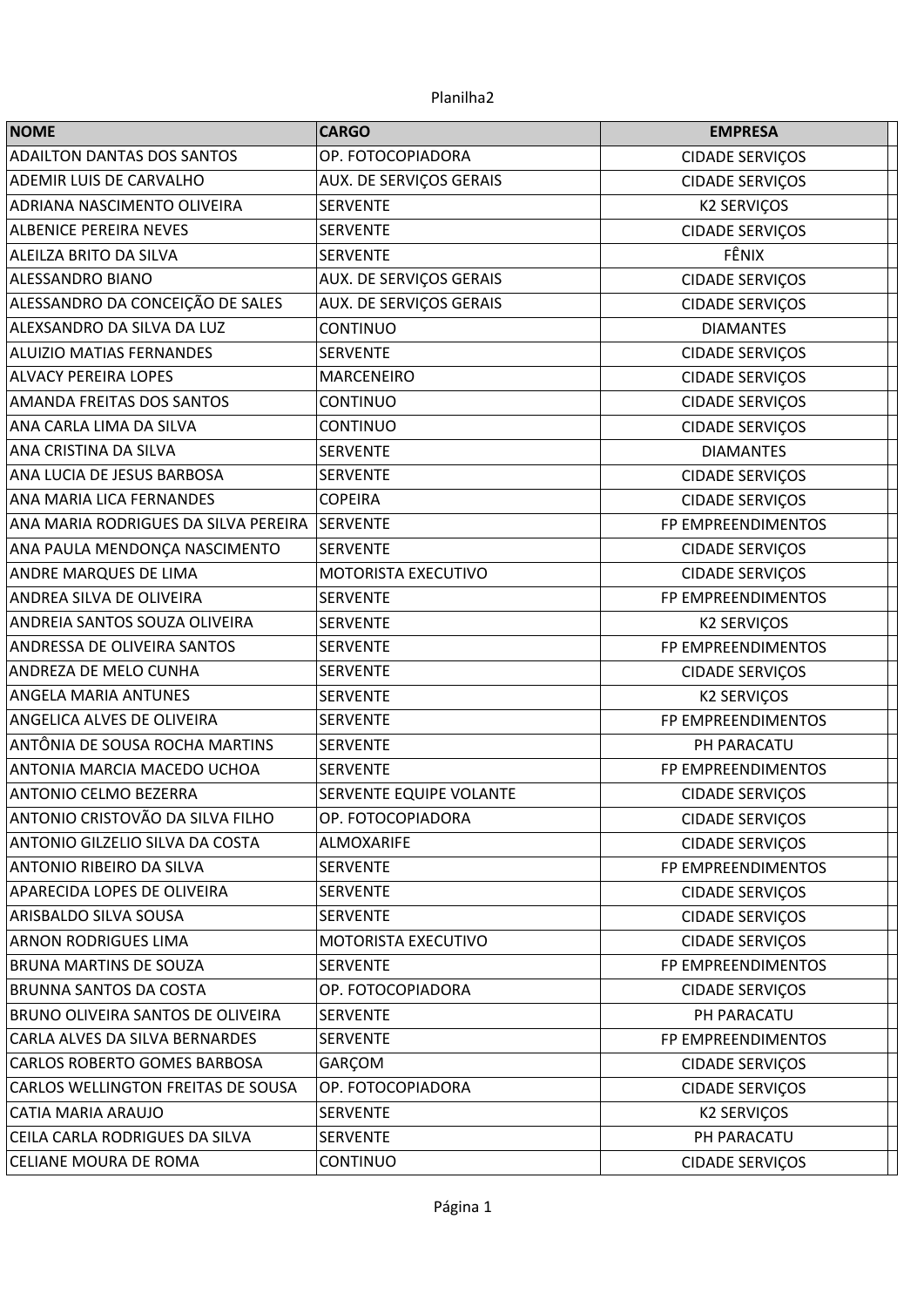| CELIO ANTONIO DOS SANTOS                       | <b>SERVENTE</b>         | <b>CIDADE SERVIÇOS</b> |  |
|------------------------------------------------|-------------------------|------------------------|--|
| <b>CHRISTIANE MENDES PEREIRA</b>               | <b>SERVENTE</b>         | FP EMPREENDIMENTOS     |  |
| <b>CICERO JOSE DAVID NETO</b>                  | AUX. DE DOCUMENTAÇÃO    | <b>CIDADE SERVIÇOS</b> |  |
| <b>CICERO OTACILIO DA SILVA</b>                | <b>SERVENTE</b>         | FP EMPREENDIMENTOS     |  |
| <b>CLAUDETE GONÇALVES MIRANDA</b>              | <b>SERVENTE</b>         | CIDADE SERVIÇOS        |  |
| CLAUDIA BATISTA DE OLIVEIRA MEDEIROS           | SERVENTE                | FP EMPREENDIMENTOS     |  |
| CLAUDIO JORGE DA SILVA                         | AUX. TEC DE INFORMÁTICA | <b>CIDADE SERVIÇOS</b> |  |
| <b>CLEOMAR MENDONÇA</b>                        | <b>MARCENEIRO</b>       | <b>CIDADE SERVIÇOS</b> |  |
| <b>CLEUDENIR TAVARES GUIMARAES LOPES</b>       | <b>SERVENTE</b>         | FÊNIX                  |  |
| CONSTANCIO NASCIMENTO DOS SANTOS               | <b>SERVENTE</b>         | <b>CIDADE SERVIÇOS</b> |  |
| <b>CREUZA FERREIRA DOS SANTOS</b>              | <b>SERVENTE</b>         | <b>K2 SERVIÇOS</b>     |  |
| <b>CRISTIANA SILVA</b>                         | <b>SERVENTE</b>         | <b>K2 SERVIÇOS</b>     |  |
| <b>CRISTIANE ALVES DO VALE</b>                 | <b>SERVENTE</b>         | FP EMPREENDIMENTOS     |  |
| <b>CRISTIANE BARROS DOS SANTOS</b>             | <b>SERVENTE</b>         | FP EMPREENDIMENTOS     |  |
| <b>CRISTIANE RODRIGUES DE SOUSA</b>            | <b>SERVENTE</b>         | <b>CIDADE SERVIÇOS</b> |  |
| DAMIAO GONÇALVES BEZERRIL                      | AUX. DE INFORMÁTICA     | <b>CIDADE SERVIÇOS</b> |  |
| <b>DANIELA CRISTINA ALVES</b>                  | <b>SERVENTE</b>         | <b>K2 SERVIÇOS</b>     |  |
| <b>DELCI RIBEIRO DA COSTA</b>                  | <b>SERVENTE</b>         | FP EMPREENDIMENTOS     |  |
| DEUZELINA CONCEIÇÃO DOS SANTOS                 | <b>SERVENTE</b>         | <b>CIDADE SERVIÇOS</b> |  |
| <b>DIANA BARBOSA CARDOSO</b>                   | AUX. DE DOCUMENTAÇÃO    | <b>CIDADE SERVIÇOS</b> |  |
| DIVINA CRISTINA RODRIGUES DE CARVALHO SERVENTE |                         | FP EMPREENDIMENTOS     |  |
| DOLORES MARIA DA ANUNCIAÇÃO                    | <b>SERVENTE</b>         | <b>DEFESA</b>          |  |
| DUCILENE ARAUJO DE ALMEIDA                     | OP. FOTOCOPIADORA       | <b>CIDADE SERVIÇOS</b> |  |
| EDENILDE LAURA DA ROCHA                        | <b>SERVENTE</b>         | FP EMPREENDIMENTOS     |  |
| EDILEUZA DA SILVA VALERIO                      | <b>SERVENTE</b>         | <b>K2 SERVIÇOS</b>     |  |
| EDIMAR BEZERRA DE LIMA                         | CABINEIRO               | <b>CIDADE SERVIÇOS</b> |  |
| EDINALDO GOMES LOURENÇO                        | AUX. DE DOCUMENTAÇÃO    | <b>CIDADE SERVIÇOS</b> |  |
| EDIOMAR AMANCIO DE ARAUJO DOS SANTOSERVENTE    |                         | FÊNIX                  |  |
| <b>EDIVALDO PEREIRA</b>                        | <b>SERVENTE</b>         | <b>K2 SERVICOS</b>     |  |
| <b>EDSON ANTONIO RODRIGUES</b>                 | GARÇOM                  | <b>CIDADE SERVIÇOS</b> |  |
| EDUARDO DA SILVA GUIMARÃES                     | OP. FOTOCOPIADORA       | <b>CIDADE SERVIÇOS</b> |  |
| EDUARDO JOAO DE SOUZA                          | <b>SERVENTE</b>         | <b>K2 SERVIÇOS</b>     |  |
| EDVALDO DOS SANTOS SOUZA                       | <b>ESTOFADOR</b>        | <b>CIDADE SERVIÇOS</b> |  |
| <b>EDVAN MARQUES CORDEIRO</b>                  | OP. FOTOCOPIADORA       | <b>CIDADE SERVIÇOS</b> |  |
| <b>EGNALDO BASTOS DE SOUZA</b>                 | OP. FOTOCOPIADORA       | <b>CIDADE SERVIÇOS</b> |  |
| ELBER LIMA SIQUEIRA                            | OP. FOTOCOPIADORA       | <b>CIDADE SERVIÇOS</b> |  |
| <b>ELIANE GOMES DA SILVA</b>                   | <b>CONTINUO</b>         | <b>CIDADE SERVIÇOS</b> |  |
| ELIENE CLARENTINO MOURA                        | <b>COPEIRA</b>          | <b>CIDADE SERVIÇOS</b> |  |
| ELIENE MAIRA DE SOUZA                          | <b>SERVENTE</b>         | FP EMPREENDIMENTOS     |  |
| ELISANGELA CHAVES DOS SANTOS                   | <b>SERVENTE</b>         | FP EMPREENDIMENTOS     |  |
| ELIZABETH MISSIAS TRINDADE AGUIAR              | <b>COPEIRA</b>          | <b>CIDADE SERVIÇOS</b> |  |
| ELIZANDRA GOMES FARIAS LEAL                    | <b>SERVENTE</b>         | FP EMPREENDIMENTOS     |  |
| EMIVALDO MONTEIRO DA SILVA                     | SERRALHEIRO             | <b>CIDADE SERVIÇOS</b> |  |
|                                                |                         |                        |  |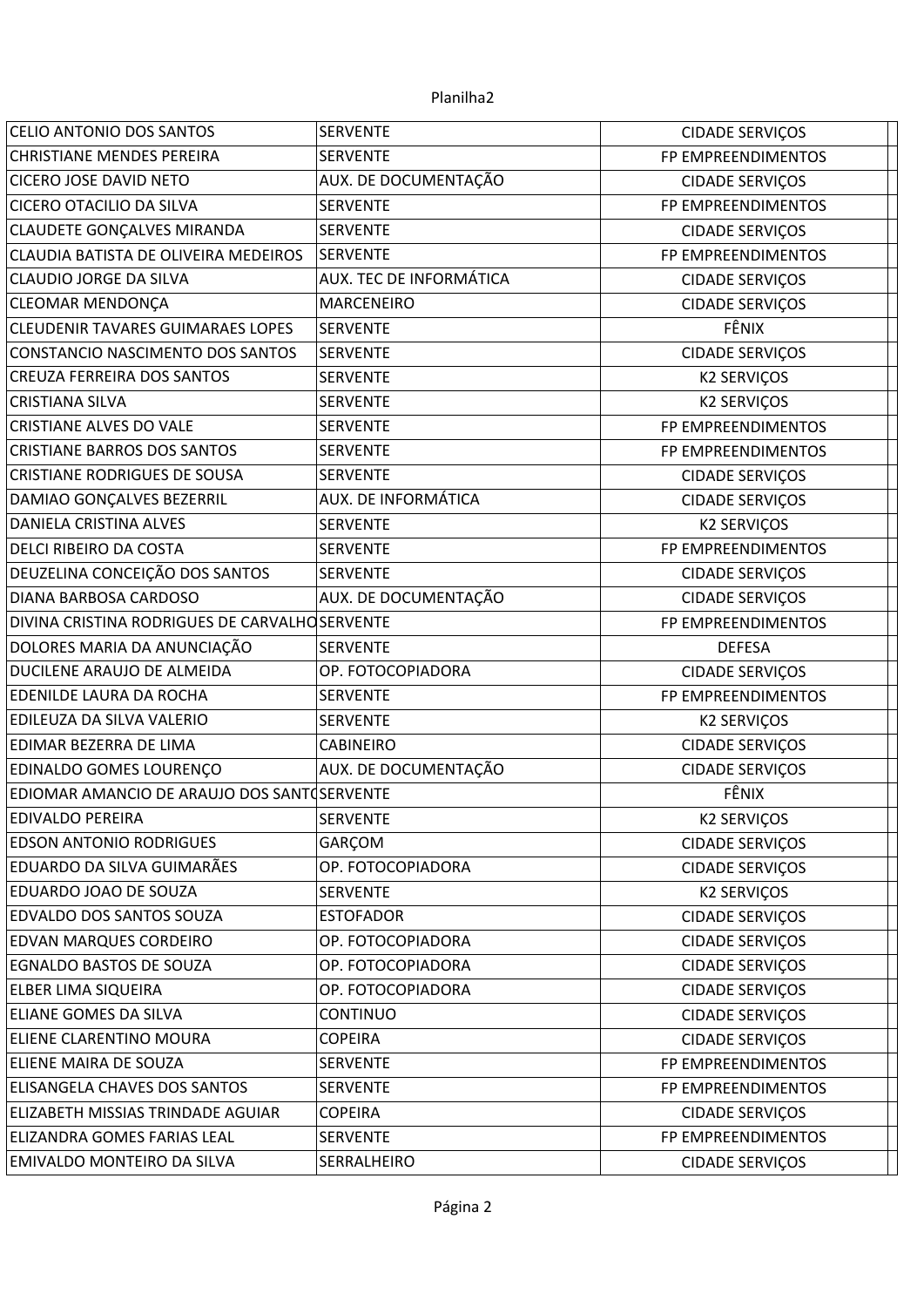| <b>ENY PEREIRA BRAGA</b>                                | <b>SERVENTE</b>                | FÊNIX                  |
|---------------------------------------------------------|--------------------------------|------------------------|
| <b>ERISVALDA PEREIRA BRITO</b>                          | <b>SERVENTE</b>                | FP EMPREENDIMENTOS     |
| ERNANDES OLIVEIRA SILVA                                 | GARÇOM                         | CIDADE SERVIÇOS        |
| <b>EURISVAN DE LIRA MILAGRE</b>                         | OP. FOTOCOPIADORA              | <b>CIDADE SERVIÇOS</b> |
| <b>EUZIMAR ALVES COSTA</b>                              | <b>SERVENTE</b>                | FP EMPREENDIMENTOS     |
| EVANILSON DE JESUS PEREIRA DOS SANTOS OP. FOTOCOPIADORA |                                | <b>CIDADE SERVIÇOS</b> |
| <b>FABIANE GONÇALVES MENDES</b>                         | <b>SERVENTE</b>                | <b>CIDADE SERVIÇOS</b> |
| <b>FABIO JUNIOR PESSOA DE CASTRO</b>                    | <b>AUX. DE SERVIÇOS GERAIS</b> | <b>CIDADE SERVIÇOS</b> |
| FERNANDO DE SOUZA MOREIRA                               | <b>AUX. DE SERVIÇOS GERAIS</b> | <b>CIDADE SERVIÇOS</b> |
| FERNANDO GONÇALVES BEZERRIL                             | OP. FOTOCOPIADORA              | <b>CIDADE SERVIÇOS</b> |
| FERNANDO MARTINS DE LIMA                                | GARÇOM                         | <b>CIDADE SERVIÇOS</b> |
| FRANCINALDO PEREIRA DE JESUS                            | <b>SERVENTE</b>                | <b>K2 SERVIÇOS</b>     |
| <b>FRANCISCA LIRA CENA DE AGUIAR</b>                    | <b>SERVENTE</b>                | <b>CIDADE SERVIÇOS</b> |
| FRANCISCA MICHELLE C DE SOUSA                           | OP. FOTOCOPIADORA              | <b>CIDADE SERVIÇOS</b> |
| FRANCISCA NEIDE DA SILVA DIAS                           | <b>SERVENTE</b>                | <b>CIDADE SERVIÇOS</b> |
| FRANCISCA RODRIGUES LEITAO                              | <b>SERVENTE</b>                | FP EMPREENDIMENTOS     |
| FRANCISCO ALVES DE MORAIS NETO                          | <b>CONTINUO</b>                | <b>CIDADE SERVIÇOS</b> |
| FRANCISCO ASSIS DA ANUNCIACAO                           | <b>SERVENTE</b>                | FP EMPREENDIMENTOS     |
| FRANCISCO CLAUDIO OLIVEIRA DE SOUSA                     | MARCENEIRO                     | CIDADE SERVIÇOS        |
| <b>FRANCISCO EDIMAR MARTINS</b>                         | AUX. DE SERVIÇOS GERAIS        | <b>CIDADE SERVIÇOS</b> |
| FRANCISCO EDSON MONTEIRO DE LIMA                        | <b>SERVENTE</b>                | <b>CIDADE SERVIÇOS</b> |
| FRANCISCO RODRIGUES DA VITORIA                          | <b>CONTINUO</b>                | <b>CIDADE SERVIÇOS</b> |
| <b>FRANCISCO RODRIGUES SOBRINHO</b>                     | <b>SERVENTE</b>                | <b>CIDADE SERVIÇOS</b> |
| FRANCISCO SALES DA ROCHA                                | AUX. DE SERVIÇOS GERAIS        | CIDADE SERVIÇOS        |
| <b>GEUDSON LUSTOSA MACIEL</b>                           | <b>SERVENTE</b>                | <b>K2 SERVIÇOS</b>     |
| GIDEON FERREIRA DA SILVA                                | OP. FOTOCOPIADORA              | <b>CIDADE SERVIÇOS</b> |
| <b>GILDA DA ROCHA BATISTA</b>                           | <b>SERVENTE</b>                | <b>CIDADE SERVIÇOS</b> |
| GILDERSON SILVA DE OLIVEIRA                             | <b>SERVENTE</b>                | <b>CIDADE SERVIÇOS</b> |
| <b>GILDO XIMENES MELO</b>                               | AUX. TEC DE INFORMÁTICA        | <b>CIDADE SERVIÇOS</b> |
| <b>GILSON URBANO DE ARAUJO</b>                          | <b>SERVENTE</b>                | <b>K2 SERVIÇOS</b>     |
| <b>GIRLENE MOREIRA DA SILVA</b>                         | <b>SERVENTE</b>                | <b>K2 SERVIÇOS</b>     |
| <b>GISLEIDE GONÇALVES DA SILVA</b>                      | <b>SERVENTE</b>                | <b>CIDADE SERVIÇOS</b> |
| <b>GRACA MARIA OLIVEIRA SILVA</b>                       | <b>SERVENTE</b>                | FP EMPREENDIMENTOS     |
| <b>GREYCIANE MARTINS DE SOUZA</b>                       | <b>SERVENTE</b>                | CIDADE SERVIÇOS        |
| <b>GUSTAVO GOMES DOS SANTOS</b>                         | <b>CONTINUO</b>                | <b>CIDADE SERVIÇOS</b> |
| HARY ANSELMO GRUBER                                     | <b>MARCENEIRO</b>              | <b>CIDADE SERVIÇOS</b> |
| <b>HENRIQUE DA SILVA</b>                                | <b>SERVENTE</b>                | FP EMPREENDIMENTOS     |
| HILDEMAR DE SOUZA AGRIPINO                              | <b>SERVENTE</b>                | FP EMPREENDIMENTOS     |
| <b>IDACILEIDE XAVIER DA SILVA</b>                       | <b>SERVENTE</b>                | <b>CIDADE SERVIÇOS</b> |
| <b>IRACILEIDE GOMES SOARES</b>                          | <b>CONTINUO</b>                | <b>CIDADE SERVIÇOS</b> |
| IRANI NOLBERTO DE SOUZA RODRIGUES                       | <b>CONTINUO</b>                | <b>CIDADE SERVIÇOS</b> |
| ISAIAS GONÇALVES DA COSTA                               | <b>SERVENTE</b>                | <b>CIDADE SERVIÇOS</b> |
| ISMAIK LINO RODRIGUES DA SILVA                          | <b>SERVENTE</b>                | <b>CIDADE SERVIÇOS</b> |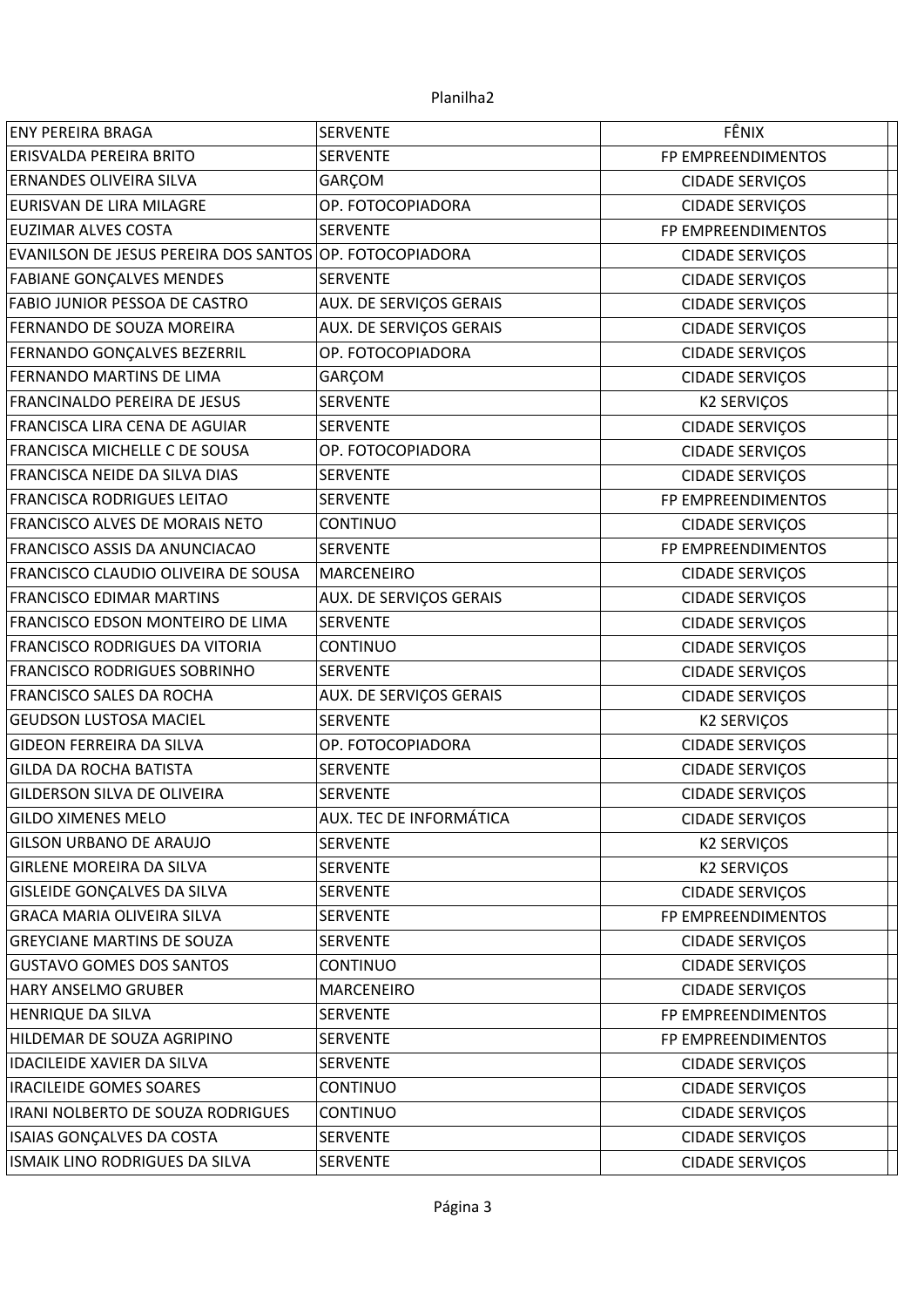| <b>IVAMAR TOMAZ DE MEDEIROS</b><br>OP. FOTOCOPIADORA<br><b>CIDADE SERVIÇOS</b><br><b>IVONETE ALVES SOARES</b><br><b>SERVENTE</b><br>FP EMPREENDIMENTOS<br>IZAEL DA LUZ ROSA MAGALHÃES<br>GARÇOM<br><b>CIDADE SERVIÇOS</b><br><b>SERVENTE</b><br><b>JACILENE SILVA COSTA</b><br>FP EMPREENDIMENTOS<br>JAIRO ALEXANDRE DA SILVA<br><b>SERVENTE</b><br>FP EMPREENDIMENTOS<br>JANISVAL OLIVEIRA PINHO<br>MOTORISTA EXECUTIVO<br>CIDADE SERVIÇOS<br>JAQUELINE MEIRELES SILVA<br><b>SERVENTE</b><br><b>K2 SERVIÇOS</b><br>JEAN MICHEL MEDEIROS SOUZA<br><b>SERVENTE</b><br>FP EMPREENDIMENTOS<br>JEOVA BEZERRA DE CARVALHO<br>GARÇOM<br><b>CIDADE SERVIÇOS</b><br>JESSICA DOURADO DE SOUZA<br><b>SERVENTE</b><br>FP EMPREENDIMENTOS<br><b>JESUITO LEMOS BARROS</b><br><b>MARCENEIRO</b><br>CIDADE SERVIÇOS<br>FÊNIX<br>JOÃO BATISTA DA SILVA<br><b>SERVENTE</b><br><b>JOAO FREIRE SOBRINHO</b><br><b>ALMOXARIFE</b><br>CIDADE SERVIÇOS<br>JOAO PAULO GOMES DA SILVA<br>OP. FOTOCOPIADORA<br><b>CIDADE SERVIÇOS</b><br><b>JOAO RODRIGUES NETO</b><br><b>MARCENEIRO</b><br><b>CIDADE SERVIÇOS</b><br>JOCICLEIA VIEGAS DE PINHO<br><b>SERVENTE</b><br>PH PARACATU<br><b>JOEL SIQUEIRA</b><br><b>AGENTE DE PORTARIA</b><br><b>CIDADE SERVIÇOS</b><br>JOELINA MEDEIROS DA SILVA<br>ENCAR. GERAL/LIMPEZA<br><b>CIDADE SERVIÇOS</b><br>JOELMA DE MORAES AVILA<br><b>SERVENTE</b><br>PH PARACATU<br>JOELSON DOS SANTOS BOMFIM<br><b>SERVENTE</b><br>FP EMPREENDIMENTOS<br>JOSE ALVES DE ALMEIDA JUNIOR<br>ALMOXARIFE<br>CIDADE SERVIÇOS<br><b>JOSE ANTONIO ABRANTES RIBEIRO</b><br><b>SERVENTE</b><br>CIDADE SERVIÇOS<br>JOSE ANTONIO DA SILVA FILHO<br>OP. FOTOCOPIADORA<br><b>CIDADE SERVIÇOS</b><br>JOSE ASSIS DE LIMA<br><b>MARCENEIRO</b><br><b>CIDADE SERVIÇOS</b><br>JOSE CARLOS MALAQUIAS DA SILVA<br><b>K2 SERVIÇOS</b><br><b>SERVENTE</b><br>JOSE CLAUDIO DA SILVA<br>FP EMPREENDIMENTOS<br><b>SERVENTE</b><br><b>JOSÉ FRANCISCO ALVES</b><br>MARCENEIRO<br>CIDADE SERVIÇOS<br><b>AUX. DE INFORMÁTICA</b><br>JOSE GERALDO SANTOS DA SILVA<br><b>CIDADE SERVIÇOS</b><br>JOSE GONCALVES DOS REIS<br><b>SERVENTE</b><br><b>CIDADE SERVIÇOS</b><br>JOSE ROBERTO APOLINARIO CANDIDO<br><b>SERVENTE</b><br>FP EMPREENDIMENTOS<br>JOSE RODRIGUES DOS SANTOS<br>GARÇOM<br><b>CIDADE SERVIÇOS</b><br>ENCAR. GERAL/MANUTENÇÃO<br>JOSE WALTEVI MARTINS SALES<br><b>CIDADE SERVIÇOS</b><br><b>JOSELICE SILVA SANTOS</b><br><b>CONTINUO</b><br><b>CIDADE SERVIÇOS</b><br>JOSILENE DOS SANTOS BORGES<br>ENCAR. MICROFILMAGEM<br><b>CIDADE SERVIÇOS</b><br>JUDITE MACIEL DE SOUZA BASTOS<br><b>COPEIRA</b><br><b>CIDADE SERVIÇOS</b><br><b>K2 SERVIÇOS</b><br>JULIA BEZERRA DE ANDRADE<br><b>SERVENTE</b><br><b>JULIO PEREIRA BISPO</b><br><b>SERVENTE</b><br><b>CIDADE SERVIÇOS</b><br><b>JUSCELINA NERES DOS SANTOS</b><br><b>SERVENTE</b><br><b>CIDADE SERVIÇOS</b><br>JUSTINO FRANCISCO DA CONCEICAO<br><b>SERVENTE</b><br>FP EMPREENDIMENTOS<br>LAERCIO VIEIRA ROSA<br>MOTORISTA EXECUTIVO<br><b>CIDADE SERVIÇOS</b><br>LAURENICE NUNES AMORIM<br><b>COPEIRA</b><br><b>CIDADE SERVIÇOS</b><br>LAYANE MACIEL BASTOS<br><b>CONTINUO</b><br><b>CIDADE SERVIÇOS</b><br>LEANDRO MARADONA ALVES<br>MOTORISTA EXECUTIVO<br><b>CIDADE SERVIÇOS</b> |  |  |
|------------------------------------------------------------------------------------------------------------------------------------------------------------------------------------------------------------------------------------------------------------------------------------------------------------------------------------------------------------------------------------------------------------------------------------------------------------------------------------------------------------------------------------------------------------------------------------------------------------------------------------------------------------------------------------------------------------------------------------------------------------------------------------------------------------------------------------------------------------------------------------------------------------------------------------------------------------------------------------------------------------------------------------------------------------------------------------------------------------------------------------------------------------------------------------------------------------------------------------------------------------------------------------------------------------------------------------------------------------------------------------------------------------------------------------------------------------------------------------------------------------------------------------------------------------------------------------------------------------------------------------------------------------------------------------------------------------------------------------------------------------------------------------------------------------------------------------------------------------------------------------------------------------------------------------------------------------------------------------------------------------------------------------------------------------------------------------------------------------------------------------------------------------------------------------------------------------------------------------------------------------------------------------------------------------------------------------------------------------------------------------------------------------------------------------------------------------------------------------------------------------------------------------------------------------------------------------------------------------------------------------------------------------------------------------------------------------------------------------------------------------------------------------------------------------------------------------------------------------------------------------------------------------------------------------------------------------------------------------------------------------------------------------------------------------------------------------------------------------------------------------------------------------------------------------------------------------------------------|--|--|
|                                                                                                                                                                                                                                                                                                                                                                                                                                                                                                                                                                                                                                                                                                                                                                                                                                                                                                                                                                                                                                                                                                                                                                                                                                                                                                                                                                                                                                                                                                                                                                                                                                                                                                                                                                                                                                                                                                                                                                                                                                                                                                                                                                                                                                                                                                                                                                                                                                                                                                                                                                                                                                                                                                                                                                                                                                                                                                                                                                                                                                                                                                                                                                                                                              |  |  |
|                                                                                                                                                                                                                                                                                                                                                                                                                                                                                                                                                                                                                                                                                                                                                                                                                                                                                                                                                                                                                                                                                                                                                                                                                                                                                                                                                                                                                                                                                                                                                                                                                                                                                                                                                                                                                                                                                                                                                                                                                                                                                                                                                                                                                                                                                                                                                                                                                                                                                                                                                                                                                                                                                                                                                                                                                                                                                                                                                                                                                                                                                                                                                                                                                              |  |  |
|                                                                                                                                                                                                                                                                                                                                                                                                                                                                                                                                                                                                                                                                                                                                                                                                                                                                                                                                                                                                                                                                                                                                                                                                                                                                                                                                                                                                                                                                                                                                                                                                                                                                                                                                                                                                                                                                                                                                                                                                                                                                                                                                                                                                                                                                                                                                                                                                                                                                                                                                                                                                                                                                                                                                                                                                                                                                                                                                                                                                                                                                                                                                                                                                                              |  |  |
|                                                                                                                                                                                                                                                                                                                                                                                                                                                                                                                                                                                                                                                                                                                                                                                                                                                                                                                                                                                                                                                                                                                                                                                                                                                                                                                                                                                                                                                                                                                                                                                                                                                                                                                                                                                                                                                                                                                                                                                                                                                                                                                                                                                                                                                                                                                                                                                                                                                                                                                                                                                                                                                                                                                                                                                                                                                                                                                                                                                                                                                                                                                                                                                                                              |  |  |
|                                                                                                                                                                                                                                                                                                                                                                                                                                                                                                                                                                                                                                                                                                                                                                                                                                                                                                                                                                                                                                                                                                                                                                                                                                                                                                                                                                                                                                                                                                                                                                                                                                                                                                                                                                                                                                                                                                                                                                                                                                                                                                                                                                                                                                                                                                                                                                                                                                                                                                                                                                                                                                                                                                                                                                                                                                                                                                                                                                                                                                                                                                                                                                                                                              |  |  |
|                                                                                                                                                                                                                                                                                                                                                                                                                                                                                                                                                                                                                                                                                                                                                                                                                                                                                                                                                                                                                                                                                                                                                                                                                                                                                                                                                                                                                                                                                                                                                                                                                                                                                                                                                                                                                                                                                                                                                                                                                                                                                                                                                                                                                                                                                                                                                                                                                                                                                                                                                                                                                                                                                                                                                                                                                                                                                                                                                                                                                                                                                                                                                                                                                              |  |  |
|                                                                                                                                                                                                                                                                                                                                                                                                                                                                                                                                                                                                                                                                                                                                                                                                                                                                                                                                                                                                                                                                                                                                                                                                                                                                                                                                                                                                                                                                                                                                                                                                                                                                                                                                                                                                                                                                                                                                                                                                                                                                                                                                                                                                                                                                                                                                                                                                                                                                                                                                                                                                                                                                                                                                                                                                                                                                                                                                                                                                                                                                                                                                                                                                                              |  |  |
|                                                                                                                                                                                                                                                                                                                                                                                                                                                                                                                                                                                                                                                                                                                                                                                                                                                                                                                                                                                                                                                                                                                                                                                                                                                                                                                                                                                                                                                                                                                                                                                                                                                                                                                                                                                                                                                                                                                                                                                                                                                                                                                                                                                                                                                                                                                                                                                                                                                                                                                                                                                                                                                                                                                                                                                                                                                                                                                                                                                                                                                                                                                                                                                                                              |  |  |
|                                                                                                                                                                                                                                                                                                                                                                                                                                                                                                                                                                                                                                                                                                                                                                                                                                                                                                                                                                                                                                                                                                                                                                                                                                                                                                                                                                                                                                                                                                                                                                                                                                                                                                                                                                                                                                                                                                                                                                                                                                                                                                                                                                                                                                                                                                                                                                                                                                                                                                                                                                                                                                                                                                                                                                                                                                                                                                                                                                                                                                                                                                                                                                                                                              |  |  |
|                                                                                                                                                                                                                                                                                                                                                                                                                                                                                                                                                                                                                                                                                                                                                                                                                                                                                                                                                                                                                                                                                                                                                                                                                                                                                                                                                                                                                                                                                                                                                                                                                                                                                                                                                                                                                                                                                                                                                                                                                                                                                                                                                                                                                                                                                                                                                                                                                                                                                                                                                                                                                                                                                                                                                                                                                                                                                                                                                                                                                                                                                                                                                                                                                              |  |  |
|                                                                                                                                                                                                                                                                                                                                                                                                                                                                                                                                                                                                                                                                                                                                                                                                                                                                                                                                                                                                                                                                                                                                                                                                                                                                                                                                                                                                                                                                                                                                                                                                                                                                                                                                                                                                                                                                                                                                                                                                                                                                                                                                                                                                                                                                                                                                                                                                                                                                                                                                                                                                                                                                                                                                                                                                                                                                                                                                                                                                                                                                                                                                                                                                                              |  |  |
|                                                                                                                                                                                                                                                                                                                                                                                                                                                                                                                                                                                                                                                                                                                                                                                                                                                                                                                                                                                                                                                                                                                                                                                                                                                                                                                                                                                                                                                                                                                                                                                                                                                                                                                                                                                                                                                                                                                                                                                                                                                                                                                                                                                                                                                                                                                                                                                                                                                                                                                                                                                                                                                                                                                                                                                                                                                                                                                                                                                                                                                                                                                                                                                                                              |  |  |
|                                                                                                                                                                                                                                                                                                                                                                                                                                                                                                                                                                                                                                                                                                                                                                                                                                                                                                                                                                                                                                                                                                                                                                                                                                                                                                                                                                                                                                                                                                                                                                                                                                                                                                                                                                                                                                                                                                                                                                                                                                                                                                                                                                                                                                                                                                                                                                                                                                                                                                                                                                                                                                                                                                                                                                                                                                                                                                                                                                                                                                                                                                                                                                                                                              |  |  |
|                                                                                                                                                                                                                                                                                                                                                                                                                                                                                                                                                                                                                                                                                                                                                                                                                                                                                                                                                                                                                                                                                                                                                                                                                                                                                                                                                                                                                                                                                                                                                                                                                                                                                                                                                                                                                                                                                                                                                                                                                                                                                                                                                                                                                                                                                                                                                                                                                                                                                                                                                                                                                                                                                                                                                                                                                                                                                                                                                                                                                                                                                                                                                                                                                              |  |  |
|                                                                                                                                                                                                                                                                                                                                                                                                                                                                                                                                                                                                                                                                                                                                                                                                                                                                                                                                                                                                                                                                                                                                                                                                                                                                                                                                                                                                                                                                                                                                                                                                                                                                                                                                                                                                                                                                                                                                                                                                                                                                                                                                                                                                                                                                                                                                                                                                                                                                                                                                                                                                                                                                                                                                                                                                                                                                                                                                                                                                                                                                                                                                                                                                                              |  |  |
|                                                                                                                                                                                                                                                                                                                                                                                                                                                                                                                                                                                                                                                                                                                                                                                                                                                                                                                                                                                                                                                                                                                                                                                                                                                                                                                                                                                                                                                                                                                                                                                                                                                                                                                                                                                                                                                                                                                                                                                                                                                                                                                                                                                                                                                                                                                                                                                                                                                                                                                                                                                                                                                                                                                                                                                                                                                                                                                                                                                                                                                                                                                                                                                                                              |  |  |
|                                                                                                                                                                                                                                                                                                                                                                                                                                                                                                                                                                                                                                                                                                                                                                                                                                                                                                                                                                                                                                                                                                                                                                                                                                                                                                                                                                                                                                                                                                                                                                                                                                                                                                                                                                                                                                                                                                                                                                                                                                                                                                                                                                                                                                                                                                                                                                                                                                                                                                                                                                                                                                                                                                                                                                                                                                                                                                                                                                                                                                                                                                                                                                                                                              |  |  |
|                                                                                                                                                                                                                                                                                                                                                                                                                                                                                                                                                                                                                                                                                                                                                                                                                                                                                                                                                                                                                                                                                                                                                                                                                                                                                                                                                                                                                                                                                                                                                                                                                                                                                                                                                                                                                                                                                                                                                                                                                                                                                                                                                                                                                                                                                                                                                                                                                                                                                                                                                                                                                                                                                                                                                                                                                                                                                                                                                                                                                                                                                                                                                                                                                              |  |  |
|                                                                                                                                                                                                                                                                                                                                                                                                                                                                                                                                                                                                                                                                                                                                                                                                                                                                                                                                                                                                                                                                                                                                                                                                                                                                                                                                                                                                                                                                                                                                                                                                                                                                                                                                                                                                                                                                                                                                                                                                                                                                                                                                                                                                                                                                                                                                                                                                                                                                                                                                                                                                                                                                                                                                                                                                                                                                                                                                                                                                                                                                                                                                                                                                                              |  |  |
|                                                                                                                                                                                                                                                                                                                                                                                                                                                                                                                                                                                                                                                                                                                                                                                                                                                                                                                                                                                                                                                                                                                                                                                                                                                                                                                                                                                                                                                                                                                                                                                                                                                                                                                                                                                                                                                                                                                                                                                                                                                                                                                                                                                                                                                                                                                                                                                                                                                                                                                                                                                                                                                                                                                                                                                                                                                                                                                                                                                                                                                                                                                                                                                                                              |  |  |
|                                                                                                                                                                                                                                                                                                                                                                                                                                                                                                                                                                                                                                                                                                                                                                                                                                                                                                                                                                                                                                                                                                                                                                                                                                                                                                                                                                                                                                                                                                                                                                                                                                                                                                                                                                                                                                                                                                                                                                                                                                                                                                                                                                                                                                                                                                                                                                                                                                                                                                                                                                                                                                                                                                                                                                                                                                                                                                                                                                                                                                                                                                                                                                                                                              |  |  |
|                                                                                                                                                                                                                                                                                                                                                                                                                                                                                                                                                                                                                                                                                                                                                                                                                                                                                                                                                                                                                                                                                                                                                                                                                                                                                                                                                                                                                                                                                                                                                                                                                                                                                                                                                                                                                                                                                                                                                                                                                                                                                                                                                                                                                                                                                                                                                                                                                                                                                                                                                                                                                                                                                                                                                                                                                                                                                                                                                                                                                                                                                                                                                                                                                              |  |  |
|                                                                                                                                                                                                                                                                                                                                                                                                                                                                                                                                                                                                                                                                                                                                                                                                                                                                                                                                                                                                                                                                                                                                                                                                                                                                                                                                                                                                                                                                                                                                                                                                                                                                                                                                                                                                                                                                                                                                                                                                                                                                                                                                                                                                                                                                                                                                                                                                                                                                                                                                                                                                                                                                                                                                                                                                                                                                                                                                                                                                                                                                                                                                                                                                                              |  |  |
|                                                                                                                                                                                                                                                                                                                                                                                                                                                                                                                                                                                                                                                                                                                                                                                                                                                                                                                                                                                                                                                                                                                                                                                                                                                                                                                                                                                                                                                                                                                                                                                                                                                                                                                                                                                                                                                                                                                                                                                                                                                                                                                                                                                                                                                                                                                                                                                                                                                                                                                                                                                                                                                                                                                                                                                                                                                                                                                                                                                                                                                                                                                                                                                                                              |  |  |
|                                                                                                                                                                                                                                                                                                                                                                                                                                                                                                                                                                                                                                                                                                                                                                                                                                                                                                                                                                                                                                                                                                                                                                                                                                                                                                                                                                                                                                                                                                                                                                                                                                                                                                                                                                                                                                                                                                                                                                                                                                                                                                                                                                                                                                                                                                                                                                                                                                                                                                                                                                                                                                                                                                                                                                                                                                                                                                                                                                                                                                                                                                                                                                                                                              |  |  |
|                                                                                                                                                                                                                                                                                                                                                                                                                                                                                                                                                                                                                                                                                                                                                                                                                                                                                                                                                                                                                                                                                                                                                                                                                                                                                                                                                                                                                                                                                                                                                                                                                                                                                                                                                                                                                                                                                                                                                                                                                                                                                                                                                                                                                                                                                                                                                                                                                                                                                                                                                                                                                                                                                                                                                                                                                                                                                                                                                                                                                                                                                                                                                                                                                              |  |  |
|                                                                                                                                                                                                                                                                                                                                                                                                                                                                                                                                                                                                                                                                                                                                                                                                                                                                                                                                                                                                                                                                                                                                                                                                                                                                                                                                                                                                                                                                                                                                                                                                                                                                                                                                                                                                                                                                                                                                                                                                                                                                                                                                                                                                                                                                                                                                                                                                                                                                                                                                                                                                                                                                                                                                                                                                                                                                                                                                                                                                                                                                                                                                                                                                                              |  |  |
|                                                                                                                                                                                                                                                                                                                                                                                                                                                                                                                                                                                                                                                                                                                                                                                                                                                                                                                                                                                                                                                                                                                                                                                                                                                                                                                                                                                                                                                                                                                                                                                                                                                                                                                                                                                                                                                                                                                                                                                                                                                                                                                                                                                                                                                                                                                                                                                                                                                                                                                                                                                                                                                                                                                                                                                                                                                                                                                                                                                                                                                                                                                                                                                                                              |  |  |
|                                                                                                                                                                                                                                                                                                                                                                                                                                                                                                                                                                                                                                                                                                                                                                                                                                                                                                                                                                                                                                                                                                                                                                                                                                                                                                                                                                                                                                                                                                                                                                                                                                                                                                                                                                                                                                                                                                                                                                                                                                                                                                                                                                                                                                                                                                                                                                                                                                                                                                                                                                                                                                                                                                                                                                                                                                                                                                                                                                                                                                                                                                                                                                                                                              |  |  |
|                                                                                                                                                                                                                                                                                                                                                                                                                                                                                                                                                                                                                                                                                                                                                                                                                                                                                                                                                                                                                                                                                                                                                                                                                                                                                                                                                                                                                                                                                                                                                                                                                                                                                                                                                                                                                                                                                                                                                                                                                                                                                                                                                                                                                                                                                                                                                                                                                                                                                                                                                                                                                                                                                                                                                                                                                                                                                                                                                                                                                                                                                                                                                                                                                              |  |  |
|                                                                                                                                                                                                                                                                                                                                                                                                                                                                                                                                                                                                                                                                                                                                                                                                                                                                                                                                                                                                                                                                                                                                                                                                                                                                                                                                                                                                                                                                                                                                                                                                                                                                                                                                                                                                                                                                                                                                                                                                                                                                                                                                                                                                                                                                                                                                                                                                                                                                                                                                                                                                                                                                                                                                                                                                                                                                                                                                                                                                                                                                                                                                                                                                                              |  |  |
|                                                                                                                                                                                                                                                                                                                                                                                                                                                                                                                                                                                                                                                                                                                                                                                                                                                                                                                                                                                                                                                                                                                                                                                                                                                                                                                                                                                                                                                                                                                                                                                                                                                                                                                                                                                                                                                                                                                                                                                                                                                                                                                                                                                                                                                                                                                                                                                                                                                                                                                                                                                                                                                                                                                                                                                                                                                                                                                                                                                                                                                                                                                                                                                                                              |  |  |
|                                                                                                                                                                                                                                                                                                                                                                                                                                                                                                                                                                                                                                                                                                                                                                                                                                                                                                                                                                                                                                                                                                                                                                                                                                                                                                                                                                                                                                                                                                                                                                                                                                                                                                                                                                                                                                                                                                                                                                                                                                                                                                                                                                                                                                                                                                                                                                                                                                                                                                                                                                                                                                                                                                                                                                                                                                                                                                                                                                                                                                                                                                                                                                                                                              |  |  |
|                                                                                                                                                                                                                                                                                                                                                                                                                                                                                                                                                                                                                                                                                                                                                                                                                                                                                                                                                                                                                                                                                                                                                                                                                                                                                                                                                                                                                                                                                                                                                                                                                                                                                                                                                                                                                                                                                                                                                                                                                                                                                                                                                                                                                                                                                                                                                                                                                                                                                                                                                                                                                                                                                                                                                                                                                                                                                                                                                                                                                                                                                                                                                                                                                              |  |  |
|                                                                                                                                                                                                                                                                                                                                                                                                                                                                                                                                                                                                                                                                                                                                                                                                                                                                                                                                                                                                                                                                                                                                                                                                                                                                                                                                                                                                                                                                                                                                                                                                                                                                                                                                                                                                                                                                                                                                                                                                                                                                                                                                                                                                                                                                                                                                                                                                                                                                                                                                                                                                                                                                                                                                                                                                                                                                                                                                                                                                                                                                                                                                                                                                                              |  |  |
|                                                                                                                                                                                                                                                                                                                                                                                                                                                                                                                                                                                                                                                                                                                                                                                                                                                                                                                                                                                                                                                                                                                                                                                                                                                                                                                                                                                                                                                                                                                                                                                                                                                                                                                                                                                                                                                                                                                                                                                                                                                                                                                                                                                                                                                                                                                                                                                                                                                                                                                                                                                                                                                                                                                                                                                                                                                                                                                                                                                                                                                                                                                                                                                                                              |  |  |
|                                                                                                                                                                                                                                                                                                                                                                                                                                                                                                                                                                                                                                                                                                                                                                                                                                                                                                                                                                                                                                                                                                                                                                                                                                                                                                                                                                                                                                                                                                                                                                                                                                                                                                                                                                                                                                                                                                                                                                                                                                                                                                                                                                                                                                                                                                                                                                                                                                                                                                                                                                                                                                                                                                                                                                                                                                                                                                                                                                                                                                                                                                                                                                                                                              |  |  |
|                                                                                                                                                                                                                                                                                                                                                                                                                                                                                                                                                                                                                                                                                                                                                                                                                                                                                                                                                                                                                                                                                                                                                                                                                                                                                                                                                                                                                                                                                                                                                                                                                                                                                                                                                                                                                                                                                                                                                                                                                                                                                                                                                                                                                                                                                                                                                                                                                                                                                                                                                                                                                                                                                                                                                                                                                                                                                                                                                                                                                                                                                                                                                                                                                              |  |  |
|                                                                                                                                                                                                                                                                                                                                                                                                                                                                                                                                                                                                                                                                                                                                                                                                                                                                                                                                                                                                                                                                                                                                                                                                                                                                                                                                                                                                                                                                                                                                                                                                                                                                                                                                                                                                                                                                                                                                                                                                                                                                                                                                                                                                                                                                                                                                                                                                                                                                                                                                                                                                                                                                                                                                                                                                                                                                                                                                                                                                                                                                                                                                                                                                                              |  |  |
|                                                                                                                                                                                                                                                                                                                                                                                                                                                                                                                                                                                                                                                                                                                                                                                                                                                                                                                                                                                                                                                                                                                                                                                                                                                                                                                                                                                                                                                                                                                                                                                                                                                                                                                                                                                                                                                                                                                                                                                                                                                                                                                                                                                                                                                                                                                                                                                                                                                                                                                                                                                                                                                                                                                                                                                                                                                                                                                                                                                                                                                                                                                                                                                                                              |  |  |
|                                                                                                                                                                                                                                                                                                                                                                                                                                                                                                                                                                                                                                                                                                                                                                                                                                                                                                                                                                                                                                                                                                                                                                                                                                                                                                                                                                                                                                                                                                                                                                                                                                                                                                                                                                                                                                                                                                                                                                                                                                                                                                                                                                                                                                                                                                                                                                                                                                                                                                                                                                                                                                                                                                                                                                                                                                                                                                                                                                                                                                                                                                                                                                                                                              |  |  |
|                                                                                                                                                                                                                                                                                                                                                                                                                                                                                                                                                                                                                                                                                                                                                                                                                                                                                                                                                                                                                                                                                                                                                                                                                                                                                                                                                                                                                                                                                                                                                                                                                                                                                                                                                                                                                                                                                                                                                                                                                                                                                                                                                                                                                                                                                                                                                                                                                                                                                                                                                                                                                                                                                                                                                                                                                                                                                                                                                                                                                                                                                                                                                                                                                              |  |  |
|                                                                                                                                                                                                                                                                                                                                                                                                                                                                                                                                                                                                                                                                                                                                                                                                                                                                                                                                                                                                                                                                                                                                                                                                                                                                                                                                                                                                                                                                                                                                                                                                                                                                                                                                                                                                                                                                                                                                                                                                                                                                                                                                                                                                                                                                                                                                                                                                                                                                                                                                                                                                                                                                                                                                                                                                                                                                                                                                                                                                                                                                                                                                                                                                                              |  |  |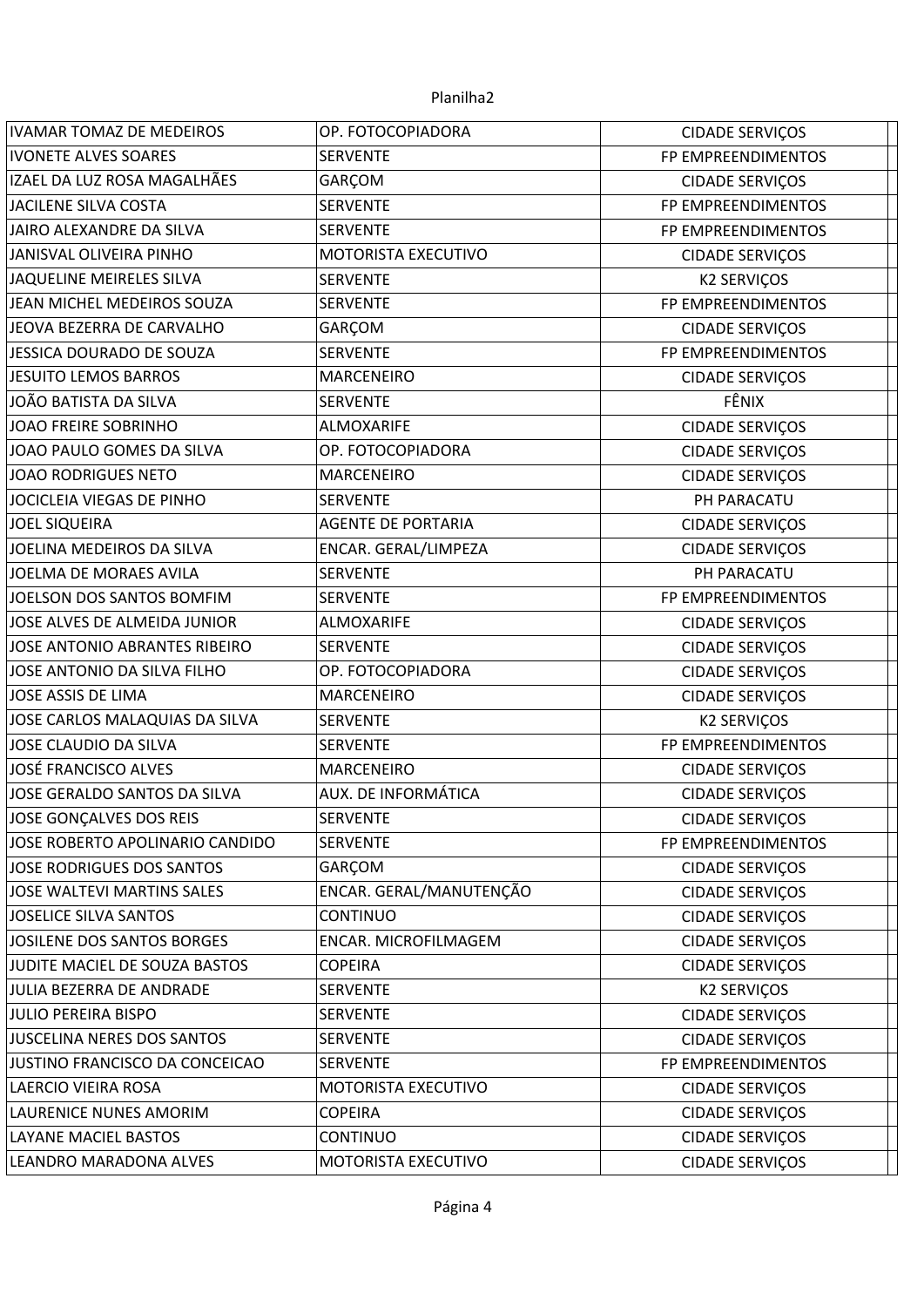| LEONARDO YURI DOS SANTOS OLIVEIRA   | <b>SERVENTE</b>                | <b>K2 SERVIÇOS</b>     |
|-------------------------------------|--------------------------------|------------------------|
| LILIAN MENDES DE SOUZA              | <b>CONTINUO</b>                | <b>CIDADE SERVIÇOS</b> |
| LILIAN PEREIRA GOMES                | <b>SERVENTE</b>                | CIDADE SERVIÇOS        |
| LINDOMAR SEVERINO GOMES             | AUX. DE SERVIÇOS GERAIS        | <b>CIDADE SERVIÇOS</b> |
| LIVRAMENTO ARAUJO DE SALES          | <b>ATENDENTE</b>               | <b>CIDADE SERVIÇOS</b> |
| LOIDE SILVA OLIVEIRA                | <b>SERVENTE</b>                | <b>CIDADE SERVIÇOS</b> |
| LOURIVAL DA SILVA AMORIM            | <b>SERVENTE</b>                | <b>CIDADE SERVIÇOS</b> |
| LOURIVAL RODRIGUES DE FRANÇA        | <b>SERVENTE</b>                | <b>CIDADE SERVIÇOS</b> |
| LUCAS ARAÚJO GUIMARÃES              | <b>AUX. DE SERVIÇOS GERAIS</b> | <b>CIDADE SERVIÇOS</b> |
| LUCAS BARROS MESQUITA               | CONTINUO                       | <b>CIDADE SERVIÇOS</b> |
| LUCAS DA SILVA PEREIRA              | <b>SERVENTE</b>                | FP EMPREENDIMENTOS     |
| LUCIANA PIRES MARTINS DA SILVA      | <b>ATENDENTE</b>               | <b>CIDADE SERVIÇOS</b> |
| LUCIANO DOS SANTOS CARDOSO          | <b>SERVENTE</b>                | FP EMPREENDIMENTOS     |
| LUCIENE XIMENES MELO                | <b>SERVENTE</b>                | CIDADE SERVIÇOS        |
| LUIZA DE MARILAC NUNES              | <b>SERVENTE</b>                | <b>CIDADE SERVIÇOS</b> |
| LUSIMAR LOPES DA ROCHA              | <b>SERVENTE</b>                | <b>CIDADE SERVIÇOS</b> |
| LUZINETE BATISTA DOS SANTOS         | <b>SERVENTE</b>                | <b>K2 SERVIÇOS</b>     |
| MANOEL CAETANO DE LINHARES          | <b>SERVENTE</b>                | FP EMPREENDIMENTOS     |
| MANOEL LOURENÇO FILHO               | ENCAR. TURMA/EXPEDIÇÃO         | <b>CIDADE SERVIÇOS</b> |
| MARA CRISTINA DA CONCEIÇÃO          | <b>SERVENTE</b>                | <b>CIDADE SERVIÇOS</b> |
| MARCELA PEREIRA LISBOA              | <b>SERVENTE</b>                | FP EMPREENDIMENTOS     |
| MARCELO ELDIMO DA SILVA             | <b>SERVENTE</b>                | FP EMPREENDIMENTOS     |
| MARCELO FERREIRA SILVA              | MOTORISTA EXECUTIVO            | <b>CIDADE SERVIÇOS</b> |
| MARCIMONES OLIVEIRA DOS SANTOS      | <b>SERVENTE</b>                | FÊNIX                  |
| MARCOS ANTONIO DA CONCEICAO         | <b>SERVENTE</b>                | <b>K2 SERVIÇOS</b>     |
| <b>MARCOS DE ASSIS ANDRADE</b>      | OP. FOTOCOPIADORA              | <b>CIDADE SERVIÇOS</b> |
| MARCOS SANTIAGO DE ARAUJO           | <b>SERVENTE</b>                | <b>CIDADE SERVIÇOS</b> |
| MARGARIDA MARIA ALEIXO DE SOUZA     | <b>SERVENTE</b>                | FP EMPREENDIMENTOS     |
| MARIA ANUNCIADA FERREIRA DA SILVA   | <b>SERVENTE</b>                | <b>CIDADE SERVIÇOS</b> |
| MARIA APARECIDA BARROS              | <b>SERVENTE</b>                | FP EMPREENDIMENTOS     |
| MARIA APARECIDA NOGUEIRA            | <b>SERVENTE</b>                | <b>K2 SERVIÇOS</b>     |
| MARIA APARECIDA SANTOS OLIVEIRA     | <b>SERVENTE</b>                | FP EMPREENDIMENTOS     |
| MARIA DA ANUNCIACAO SALES SILVA     | <b>SERVENTE</b>                | FP EMPREENDIMENTOS     |
| MARIA DA CONCEIÇÃO DE BRITO         | <b>SERVENTE</b>                | <b>CIDADE SERVIÇOS</b> |
| MARIA DA GLORIA LEITE RIBEIRO       | <b>SERVENTE</b>                | FP EMPREENDIMENTOS     |
| MARIA DA LUZ DA SILVA LOPES         | <b>SERVENTE</b>                | <b>K2 SERVIÇOS</b>     |
| MARIA DA LUZ DOS SANTOS ANDRADE     | <b>SERVENTE</b>                | <b>CIDADE SERVIÇOS</b> |
| MARIA DAS DORES FERREIRA DE SOUSA   | <b>SERVENTE</b>                | <b>CIDADE SERVIÇOS</b> |
| MARIA DAS DORES SAMPAIO             | <b>SERVENTE</b>                | <b>CIDADE SERVIÇOS</b> |
| MARIA DAS GRAÇAS DE OLIVEIRA SILVA  | <b>SERVENTE</b>                | <b>CIDADE SERVIÇOS</b> |
| MARIA DAS VITÓRIAS ARAUJO DE MACEDO | <b>SERVENTE</b>                | FÊNIX                  |
| MARIA DE FATIMA GONÇALVES COSTA     | <b>COPEIRA</b>                 | CIDADE SERVIÇOS        |
| MARIA DE FATIMA MENDES PEREIRA      | SERVENTE                       | <b>CIDADE SERVIÇOS</b> |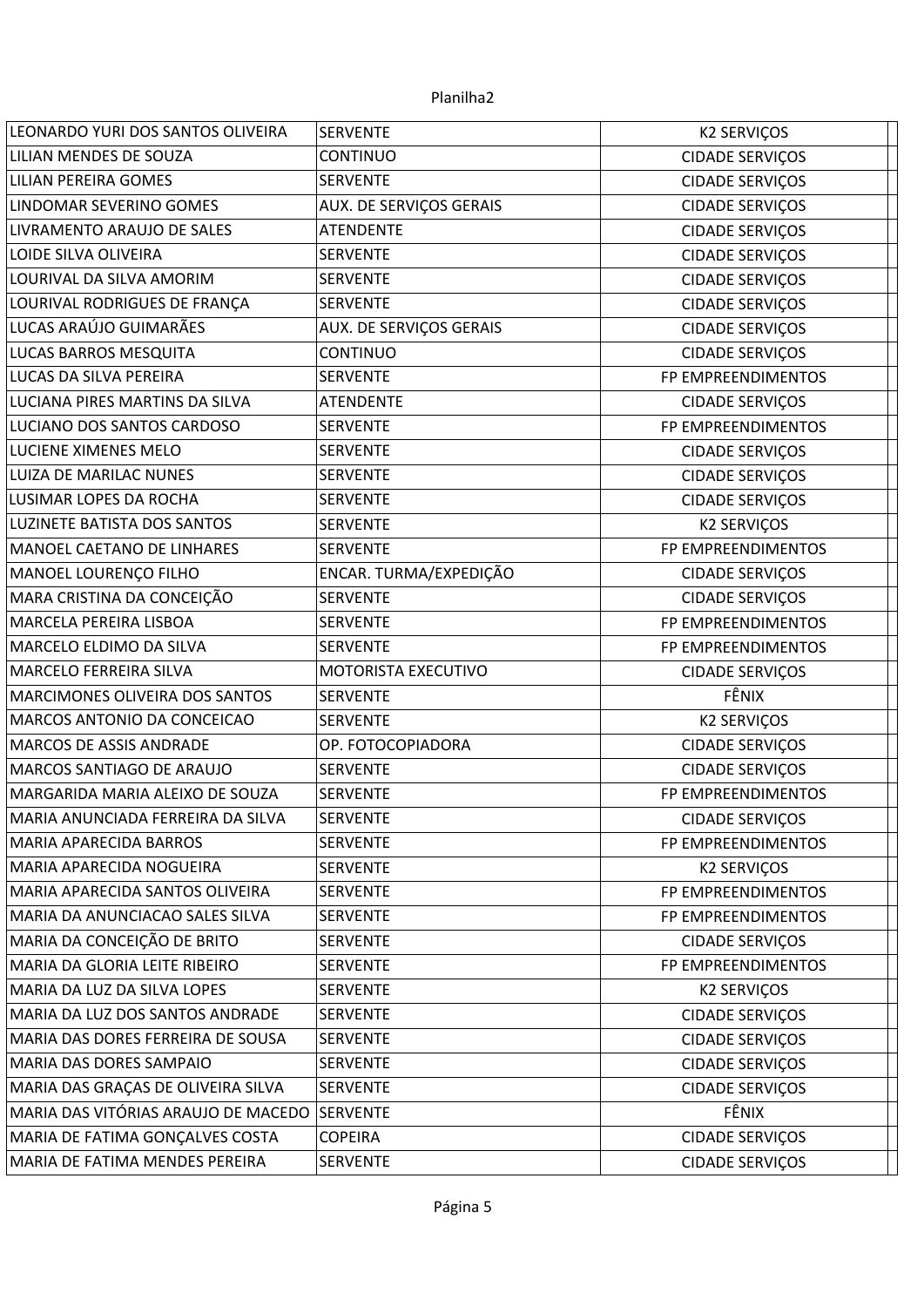| MARIA DE FATIMA PEDRO MATIAS                  | <b>COPEIRA</b>          | <b>CIDADE SERVIÇOS</b> |  |
|-----------------------------------------------|-------------------------|------------------------|--|
| MARIA DE JESUS VASCONCELOS BENTO              | ENCAR. TURMA/ALMOXARIFE | <b>CIDADE SERVIÇOS</b> |  |
| MARIA DE LOURDES CANDIDO                      | <b>COPEIRA</b>          | CIDADE SERVIÇOS        |  |
| MARIA DE LOURDES PEREIRA DOS SANTOS           | <b>SERVENTE</b>         | <b>K2 SERVIÇOS</b>     |  |
| MARIA DO AMPARO ALVES DOS SANTOS              | <b>COPEIRA</b>          | <b>CIDADE SERVIÇOS</b> |  |
| MARIA DO AMPARO DE OLIVEIRA SEVERINO SERVENTE |                         | CIDADE SERVIÇOS        |  |
| MARIA EDILEUZA DA SILVA                       | <b>SERVENTE</b>         | <b>K2 SERVIÇOS</b>     |  |
| MARIA EDIVANIA BARBOSA LEITE                  | <b>SERVENTE</b>         | FP EMPREENDIMENTOS     |  |
| MARIA GEOVANIA RIBEIRO DA SILVA               | <b>SERVENTE</b>         | FP EMPREENDIMENTOS     |  |
| MARIA GORETTI QUEIROZ ALVES VENTURA           | SERVENTE                | FP EMPREENDIMENTOS     |  |
| <b>MARIA INES PEREIRA</b>                     | <b>SERVENTE</b>         | <b>K2 SERVIÇOS</b>     |  |
| MARIA JOSE LEANDRO CUNHA                      | <b>SERVENTE</b>         | <b>K2 SERVIÇOS</b>     |  |
| MARIA JUCIARA SOARES GRAÇA                    | <b>CONTINUO</b>         | <b>DEFESA</b>          |  |
| MARIA JULIA VIANA DOURADO                     | <b>SERVENTE</b>         | <b>K2 SERVIÇOS</b>     |  |
| MARIA LENIR CASTRO GOMES                      | <b>SERVENTE</b>         | <b>K2 SERVIÇOS</b>     |  |
| MARIA LUCIA PAZ DE LIMA                       | <b>SERVENTE</b>         | <b>CIDADE SERVIÇOS</b> |  |
| MARIA NALVA SALES SILVA                       | <b>SERVENTE</b>         | <b>K2 SERVIÇOS</b>     |  |
| <b>MARIA NASARE MENDES</b>                    | <b>SERVENTE</b>         | <b>K2 SERVIÇOS</b>     |  |
| <b>MARIA NEDES LUCAS MONTEIRO</b>             | <b>SERVENTE</b>         | FP EMPREENDIMENTOS     |  |
| MARIA RAIMUNDA RIOS ALMEIDA                   | <b>SERVENTE</b>         | CIDADE SERVIÇOS        |  |
| MARIA VALERIA DE SOUZA                        | <b>SERVENTE</b>         | <b>K2 SERVIÇOS</b>     |  |
| MARIA VERONICA FERNADES SILVA                 | <b>SERVENTE</b>         | FP EMPREENDIMENTOS     |  |
| MARILDA DE PAULA MONTEIRO                     | <b>SERVENTE</b>         | FP EMPREENDIMENTOS     |  |
| MARILDA FERREIRA DOS SANTOS                   | <b>SERVENTE</b>         | FÊNIX                  |  |
| MARILENE JOSE SANTANA                         | <b>SERVENTE</b>         | FP EMPREENDIMENTOS     |  |
| MARILENE RODRIGUES C. SOUZA                   | <b>SERVENTE</b>         | <b>EXCELENCE</b>       |  |
| MARILENE RODRIGUES FERRAZ                     | <b>SERVENTE</b>         | FP EMPREENDIMENTOS     |  |
| MARINALVA PINHEIRO DO NASCIMENTO              | <b>SERVENTE</b>         | FP EMPREENDIMENTOS     |  |
| MARINILDE GOMES DA SILVA                      | <b>SERVENTE</b>         | FP EMPREENDIMENTOS     |  |
| MARIO JOSE RODRIGUES MARTINS FILHO            | <b>SERVENTE</b>         | FP EMPREENDIMENTOS     |  |
| MARLENE FERREIRA SILVA                        | <b>COPEIRA</b>          | <b>CIDADE SERVIÇOS</b> |  |
| MARTA ELIZA DA SILVA                          | <b>SERVENTE</b>         | <b>CIDADE SERVIÇOS</b> |  |
| MARTA HELENA DE SOUZA                         | <b>SERVENTE</b>         | <b>K2 SERVIÇOS</b>     |  |
| MARTA SILVA PEREIRA                           | <b>SERVENTE</b>         | <b>CIDADE SERVIÇOS</b> |  |
| MAURICIO ELEXANDRE SOUSA NERY                 | <b>SERVENTE</b>         | FP EMPREENDIMENTOS     |  |
| MAURICIO VIEIRA DA SILVA                      | AUX. TEC DE INFORMÁTICA | <b>CIDADE SERVIÇOS</b> |  |
| <b>MAURINA DIVINA RODRIGUES</b>               | <b>SERVENTE</b>         | <b>EXCELENCE</b>       |  |
| MAYRA DE OLIVEIRA SOUSA                       | <b>SERVENTE</b>         | <b>K2 SERVIÇOS</b>     |  |
| MAZENILDE PEREIRA FIGUEIREDO SANTOS           | <b>COPEIRA</b>          | <b>CIDADE SERVIÇOS</b> |  |
| MICILENE MENESES BARBOSA                      | <b>SERVENTE</b>         | FP EMPREENDIMENTOS     |  |
| MOACIR COSTA SANTOS                           | <b>CABINEIRO</b>        | <b>CIDADE SERVIÇOS</b> |  |
| MOISEIS FERRAZ GOMES                          | GARÇOM                  | <b>CIDADE SERVIÇOS</b> |  |
| NATASHA MARTINS DE LIRA                       | <b>SERVENTE</b>         | <b>CIDADE SERVIÇOS</b> |  |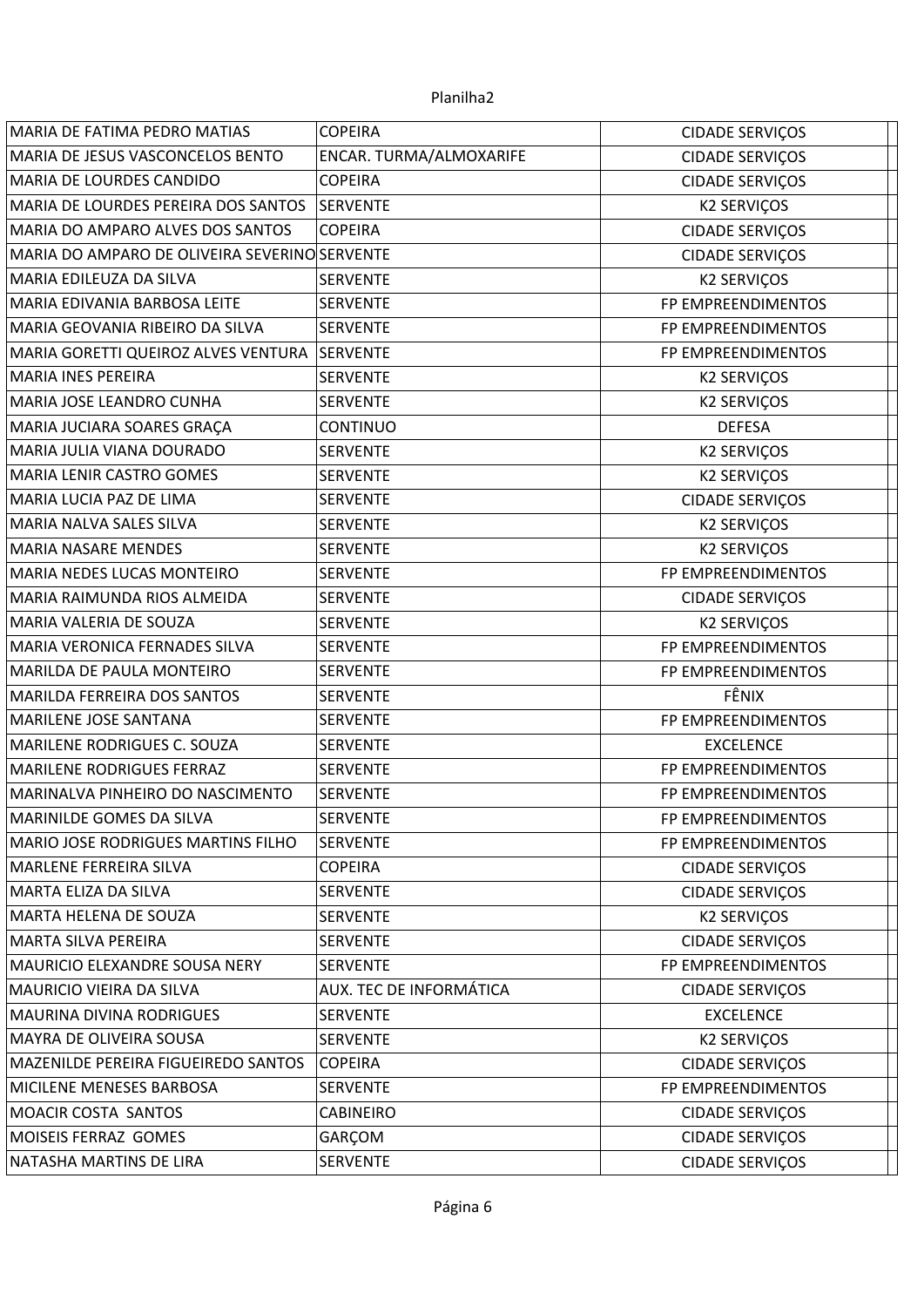| NEIVA MARIA DE SOUZA                  | <b>SERVENTE</b>         | <b>CIDADE SERVIÇOS</b> |
|---------------------------------------|-------------------------|------------------------|
| NEUSA ARAÚJO SALES                    | <b>SERVENTE</b>         | <b>CIDADE SERVIÇOS</b> |
| NEUSA DE ASSUNÇÃO FERRAZ              | <b>SERVENTE</b>         | PH PARACATU            |
| NILDA LIBERIA DE OLIVEIRA PINTO       | <b>COPEIRA</b>          | <b>CIDADE SERVIÇOS</b> |
| NILZA ELAIDE DE SOUZA DA SILVA        | <b>SERVENTE</b>         | <b>CIDADE SERVIÇOS</b> |
| NIVALDO GOMES DA SILVA                | <b>SERVENTE</b>         | <b>CIDADE SERVIÇOS</b> |
| OZANA SILVA DO NASCIMENTO             | <b>SERVENTE</b>         | FP EMPREENDIMENTOS     |
| PATRIC DE SOUZA SILVA                 | AUX. DE DOCUMENTAÇÃO    | <b>CIDADE SERVIÇOS</b> |
| PATRICIA MOREIRA DE LIMA              | <b>SERVENTE</b>         | FP EMPREENDIMENTOS     |
| PAULO ANTONIO GOMES                   | <b>SERVENTE</b>         | <b>K2 SERVIÇOS</b>     |
| PAULO LUCAS BEZERRA                   | <b>COPEIRO</b>          | <b>CIDADE SERVIÇOS</b> |
| RAFAEL DA SILVA SANTOS                | <b>SERVENTE</b>         | FP EMPREENDIMENTOS     |
| RAILTON BEZERRA DA SILVA              | <b>SERVENTE</b>         | FP EMPREENDIMENTOS     |
| RAIMUNDA CELIA DA SILVA BRITO         | <b>SERVENTE</b>         | <b>CIDADE SERVIÇOS</b> |
| RAIMUNDA DA SILVA RODRIGUES           | AUX. DE DOCUMENTAÇÃO    | <b>CIDADE SERVIÇOS</b> |
| RAIMUNDA MESQUITA RIBEIRO             | <b>SERVENTE</b>         | <b>K2 SERVIÇOS</b>     |
| RAIMUNDO ANTONIO DE ARAUJO JUNIOR     | <b>SERVENTE</b>         | FP EMPREENDIMENTOS     |
| RAIMUNDO CARAU DA CUNHA               | <b>MARCENEIRO</b>       | <b>CIDADE SERVIÇOS</b> |
| RAIMUNDO DE SOUSA REIS                | MOTORISTA EXECUTIVO     | <b>CIDADE SERVIÇOS</b> |
| REBECA VASCONCELOS SANTANA            | <b>SERVENTE</b>         | FP EMPREENDIMENTOS     |
| REGINA DE OLIVEIRA GOMES              | <b>SERVENTE</b>         | <b>CIDADE SERVIÇOS</b> |
| REGINALDO DE SOUZA                    | OP. FOTOCOPIADORA       | <b>CIDADE SERVIÇOS</b> |
| <b>ROBERTO DOS SANTOS BORGES</b>      | OP. FOTOCOPIADORA       | <b>CIDADE SERVIÇOS</b> |
| RODRIGO ALEMITES NUNES                | AUX. DE SERVIÇOS GERAIS | <b>CIDADE SERVIÇOS</b> |
| <b>ROGER RODRIGUES SILVA</b>          | ALMOXARIFE              | <b>CIDADE SERVIÇOS</b> |
| ROMULO RUBENS NEVES DOUETS            | OP. FOTOCOPIADORA       | <b>CIDADE SERVIÇOS</b> |
| ROSANGELA MARIA SOARES DE ARAUJO      | <b>SERVENTE</b>         | <b>CIDADE SERVIÇOS</b> |
| ROSANGELA PEREIRA DOS SANTOS          | OP. FOTOCOPIADORA       | <b>CIDADE SERVIÇOS</b> |
| ROSANGELA RODRIGUES DE SOUSA          | <b>SERVENTE</b>         | <b>K2 SERVIÇOS</b>     |
| <b>ROSEMARY GOMES DA SILVA</b>        | <b>SERVENTE</b>         | <b>K2 SERVIÇOS</b>     |
| ROSEVAL DOS SANTOS BATISTA            | <b>SERVENTE</b>         | <b>CIDADE SERVIÇOS</b> |
| ROSIANE SOUZA OLIVEIRA RAMOS          | <b>SERVENTE</b>         | <b>CIDADE SERVIÇOS</b> |
| ROSILENE MATOS CASAGRANDE             | <b>SERVENTE</b>         | <b>K2 SERVIÇOS</b>     |
| ROSIMAR CARNEIRO LIMA                 | <b>SERVENTE</b>         | <b>CIDADE SERVIÇOS</b> |
| ROSINALVA DA SILVA LIMA               | <b>SERVENTE</b>         | FP EMPREENDIMENTOS     |
| RUY WASHINGTON CARDOSO DA SILVA       | OP. FOTOCOPIADORA       | CIDADE SERVIÇOS        |
| SAMUEL RODRIGUES DO NASCIMENTO        | <b>CONTINUO</b>         | FÊNIX                  |
| SANDRA DAS DORES                      | <b>SERVENTE</b>         | <b>DEFESA</b>          |
| SANDRA REGINA DA SILVA                | <b>SERVENTE</b>         | <b>K2 SERVIÇOS</b>     |
| SANDRO ROSA DE JESUS                  | <b>SERVENTE</b>         | FP EMPREENDIMENTOS     |
| SARA CRISTINA DE JESUS E SILVA XAVIER | <b>SERVENTE</b>         | FÊNIX                  |
| SCARLET COUTINHO MOREIRA DA SILVA     | <b>CONTINUO</b>         | <b>CIDADE SERVIÇOS</b> |
| SEBASTIANA LIBANIA DE SOUSA           | <b>SERVENTE</b>         | FP EMPREENDIMENTOS     |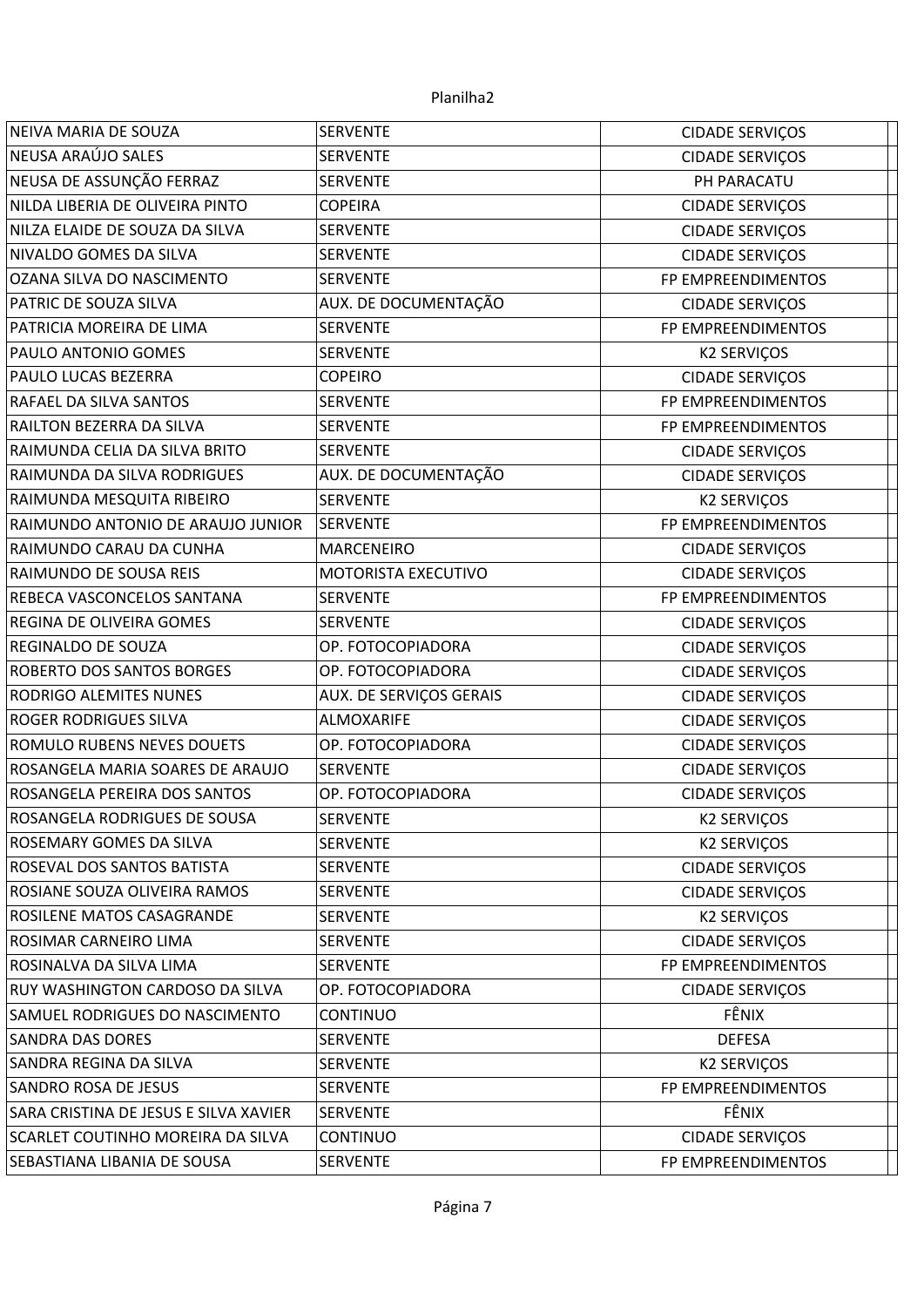| SEBASTIÃO DOS SANTOS RODRIGUES                | OP. FOTOCOPIADORA             | <b>CIDADE SERVIÇOS</b> |
|-----------------------------------------------|-------------------------------|------------------------|
| SERGIO ALEXANDRE RIBEIRO                      | <b>SERVENTE</b>               | FP EMPREENDIMENTOS     |
| SERLI PEREIRA DA SILVA                        | <b>SERVENTE</b>               | <b>CIDADE SERVIÇOS</b> |
| SEVERINO FRANCISCO DO NASCIMENTO              | <b>SERVENTE</b>               | FP EMPREENDIMENTOS     |
| SEVERINO VIEIRA DA SILVA                      | <b>SERVENTE</b>               | <b>CIDADE SERVIÇOS</b> |
| SILVANA FIGUEREDO DA CRUZ                     | <b>SERVENTE</b>               | FP EMPREENDIMENTOS     |
| SILVIA REGINA NASCIMENTO DA SILVA             | <b>SERVENTE</b>               | FP EMPREENDIMENTOS     |
| SIMONE DE SOUSA PUGAS                         | AUX. DE INFORMÁTICA           | <b>CIDADE SERVIÇOS</b> |
| SIMONI DA COSTA MOREIRA                       | <b>SERVENTE</b>               | <b>K2 SERVIÇOS</b>     |
| SUELEN CONCEICAO MARTINS DE OLIVEIRA SERVENTE |                               | FP EMPREENDIMENTOS     |
| TEREZINHA DE FÁTIMA MARCISO DE BARRO SERVENTE |                               | FÊNIX                  |
| THAIZA LOPES CARDOSO                          | <b>ATENDENTE</b>              | <b>CIDADE SERVIÇOS</b> |
| THIAGO DOS SANTOS OLIVEIRA                    | <b>SERVENTE</b>               | <b>CIDADE SERVIÇOS</b> |
| <b>TONILZA LIRA CENA</b>                      | <b>SERVENTE</b>               | <b>CIDADE SERVIÇOS</b> |
| VALDECI GONÇALVES DE OLIVEIRA                 | OP. FOTOCOPIADORA             | <b>CIDADE SERVIÇOS</b> |
| <b>VALDECY COSTA SANTOS</b>                   | <b>ALMOXARIFE</b>             | <b>CIDADE SERVIÇOS</b> |
| <b>VALDEMIR MACHADO AGUIAR</b>                | <b>SERVENTE</b>               | FP EMPREENDIMENTOS     |
| <b>VALDEMIR MELO</b>                          | <b>SERVENTE</b>               | <b>CIDADE SERVIÇOS</b> |
| VALDENILDA MENDES MARTINS                     | <b>SERVENTE</b>               | FP EMPREENDIMENTOS     |
| VALDENIRA DE MOURA ROCHA                      | <b>SERVENTE</b>               | FP EMPREENDIMENTOS     |
| VALERIA APARECIDA AMBROSIO FERREIRA           | OP. FOTOCOPIADORA             | <b>CIDADE SERVIÇOS</b> |
| VALERIA COSTA LIMA                            | <b>SERVENTE</b>               | FP EMPREENDIMENTOS     |
| VANDEILSON OLIVEIRA COSTA                     | <b>SERVENTE</b>               | CIDADE SERVIÇOS        |
| VANDERLEIA RODRIGUES DE OLIVEIRA              | <b>SERVENTE</b>               | PH PARACATU            |
| VANDERLEUDO SILVEIRA NUNES                    | <b>CONTINUO</b>               | <b>CIDADE SERVIÇOS</b> |
| VANESSA GONCALVES DE ALMEIDA                  | <b>SERVENTE</b>               | FP EMPREENDIMENTOS     |
| VANUSA PEREIRA BRANDÃO                        | <b>SERVENTE</b>               | <b>K2 SERVIÇOS</b>     |
| VANUZA DIAS DOS SANTOS                        | <b>SERVENTE</b>               | <b>K2 SERVIÇOS</b>     |
| <b>VERA LUCIA FRANCISCO</b>                   | <b>SERVENTE</b>               | <b>K2 SERVIÇOS</b>     |
| <b>VERA LUCIA PINTO</b>                       | <b>SERVENTE</b>               | FP EMPREENDIMENTOS     |
| VERA LUCIA ROSSINI DE MIRANDA                 | <b>SERVENTE</b>               | FP EMPREENDIMENTOS     |
| VERONICA ESTEVAO DA ROCHA                     | OP. FOTOCOPIADORA             | <b>CIDADE SERVIÇOS</b> |
| VIANNE LUIZA DE ARAUJO                        | CONTROLADOR DE ESTACIONAMENTO | FÊNIX                  |
| VITOR CRISTIAN FERNANDES DA SILVA             | ALMOXARIFE                    | <b>CIDADE SERVIÇOS</b> |
| WALQUIRIA ALVES DE ALMEIDA NERES              | <b>SERVENTE</b>               | FP EMPREENDIMENTOS     |
| WALQUIRIA RAQUEL SANTOS RIBEIRO               | <b>SERVENTE</b>               | <b>CIDADE SERVIÇOS</b> |
| <b>WELINTON RODRIGUES CARDOSO</b>             | <b>SERVENTE</b>               | <b>CIDADE SERVIÇOS</b> |
| <b>WESLEI FERNANDES TAVEIRA</b>               | <b>SERVENTE</b>               | <b>CIDADE SERVIÇOS</b> |
| <b>WESLEY SOARES DE CARVALHO</b>              | <b>SERVENTE</b>               | <b>CIDADE SERVIÇOS</b> |
| WILIO ALVES DE MELO                           | MARCENEIRO                    | <b>CIDADE SERVIÇOS</b> |
| YTALO DE PAIVA SANTOS                         | CONTINUO                      | <b>CIDADE SERVIÇOS</b> |
| ZILDETE MARIA CABRAL                          | AUX. DE INFORMÁTICA           | CIDADE SERVIÇOS        |
|                                               |                               |                        |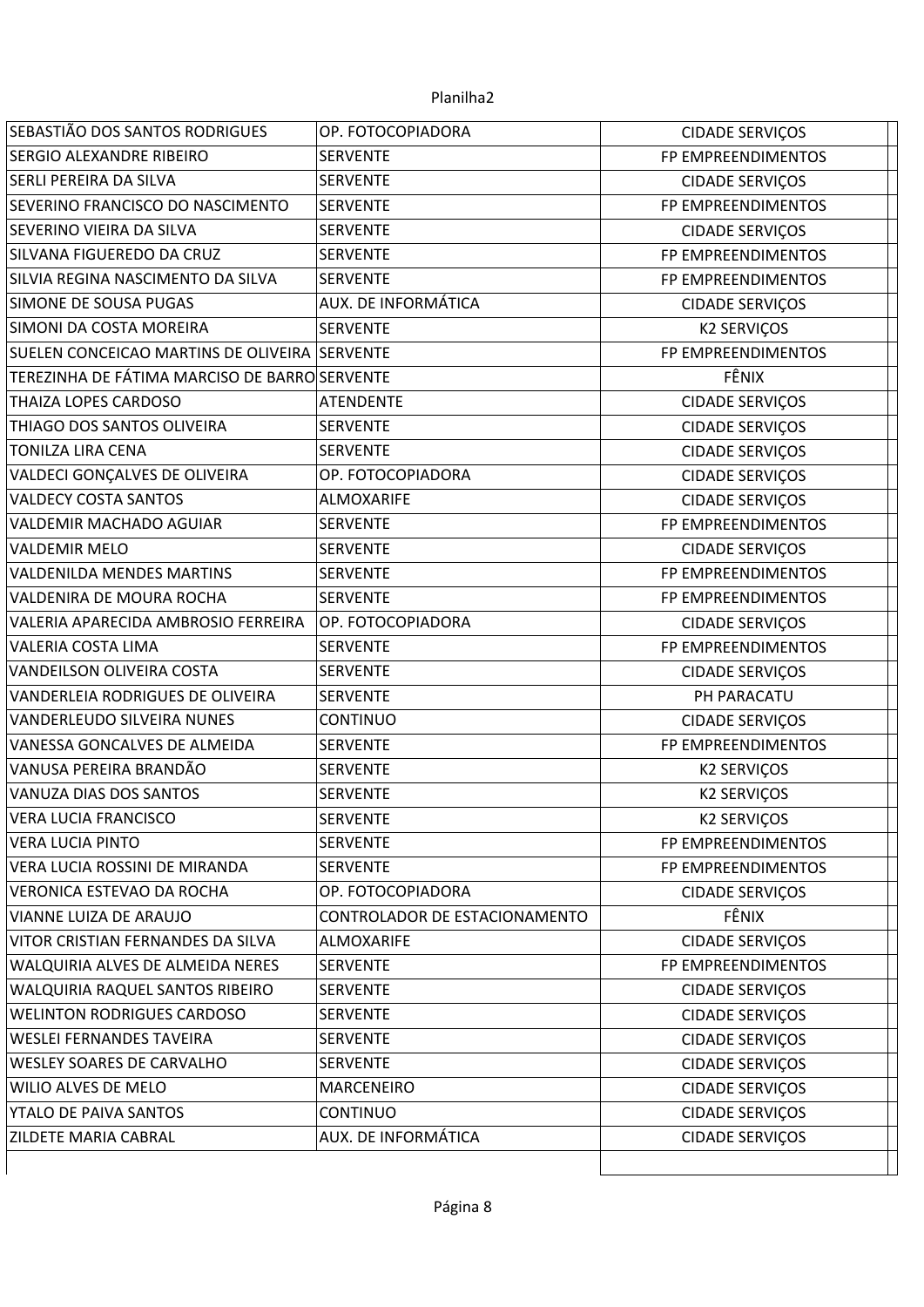| Carlos Rossini de Miranda         | Encarregado de Manutenção   | Araújo Abreu do Norte              |
|-----------------------------------|-----------------------------|------------------------------------|
| Gilberto Viana da Silva           | Eletricista                 | Araújo Abreu do Norte              |
| Wesley Nunes Silva                | Eletricista                 | Araújo Abreu do Norte              |
| Riufleide Sousa de Araujo         | Bombeiro Hidráulico         | Araújo Abreu do Norte              |
| Raimundo Nonato de Sousa          | Chaveiro                    | Araújo Abreu do Norte              |
| Eleudmar Antonio de Brito Delgado | Técnico em Comunicação      | Araújo Abreu do Norte              |
| Waschington Camilo Leite          | Jardineiro                  | Araújo Abreu do Norte              |
| Emerson Ferreira de Souza Santos  | Auxiliar de Manutenção      | Araújo Abreu do Norte              |
| Pablo Augusto Silva               | Auxiliar de Manutenção      | Araújo Abreu do Norte              |
| Andre Gomes César de Jesus        | Arquiteto                   | Araújo Abreu                       |
| Angelson Ribeiro Coelho           | Técnico em Ar Condicionado  | Araújo Abreu                       |
| Antônio Pedro de Freitas          | Técnico em Infraestrutura   | Araújo Abreu                       |
| Fabio da Silva Dias               | Engenheiro Mecânico         | Araújo Abreu                       |
| Fernando Mendes Fonseca           | Coordenador                 | Araújo Abreu                       |
| João Antônio Macri Neto           | Engenheiro Civil            | Araújo Abreu                       |
| João Luis de Oliveira Costa       | Técnico em Eletroeletrônica | Araújo Abreu                       |
| Kelly Gomes Travassos             | Auxiliar Administrativo     | Araújo Abreu                       |
| Lucineia Rosa de Sousa            | Técnico em Edificações      | Araújo Abreu                       |
| Nivaldo de Jesus Madeira          | Encarregado Operacional     | Araújo Abreu                       |
| Robson Gonçalves Barbosa          | Técnico em Edificações      | Araújo Abreu                       |
| Ronaldo da Silva Ferreira         | Técnico em Infraestrutura   | Araújo Abreu                       |
| Sérgio Luiz Duarte Portella       | Engenheiro Eletricista      | Araújo Abreu                       |
| Thaiana Vanessa Moraes            | Arquiteta                   | Araújo Abreu                       |
| Vanderli Diniz Almeida            | Técnico em Infraestrutura   | Araújo Abreu                       |
| Walison Miranda Silva             | Técnico em Edificações      | Araújo Abreu                       |
| Gabriela e Silva Sotero Barbosa   | Estagiária                  | <b>CIEE</b>                        |
| Katherine Lepsch                  | Estagiária                  | <b>CIEE</b>                        |
| Vitória Maciel Nascimento Soares  | Estagiária                  | <b>CIEE</b>                        |
| ANDRE MIRANDA ALVES               | Vigilante                   | Brasfort Empresa de Segurança Ltda |
| GILVAN MORAES NASCIMENTO          | Vigilante                   | Brasfort Empresa de Segurança Ltda |
| ARISTOLES DO N MARTINS            | Vigilante                   | Brasfort Empresa de Segurança Ltda |
| FRANCISCO FERREIRA DA SILVA       | Vigilante                   | Brasfort Empresa de Segurança Ltda |
| JOSE RICARDO DA SILVA             | Vigilante                   | Brasfort Empresa de Segurança Ltda |
| VALMESSON LOPES DA SILVA          | Vigilante                   | Brasfort Empresa de Segurança Ltda |
| FABIO NICOLAU DE ARAUJO           | Vigilante                   | Brasfort Empresa de Segurança Ltda |
| JOSE JUNIOR DE OLIVEIRA           | Vigilante                   | Brasfort Empresa de Segurança Ltda |
| ROBSON ALEX TARGINO GOMES         | Vigilante                   | Brasfort Empresa de Segurança Ltda |
| MARCOS PAULO PEREIRA DOS SANTOS   | Vigilante                   | Brasfort Empresa de Segurança Ltda |
| LINDEMBERG RIBEIRO DIAS           | Vigilante                   | Brasfort Empresa de Segurança Ltda |
| SIDNEI CRISTINO COSTA             | Vigilante                   | Brasfort Empresa de Segurança Ltda |
| LUCIVALDO DO CARMO ABREU          | Vigilante                   | Brasfort Empresa de Segurança Ltda |
| RIVAILDO DE MELO SILVA            | Vigilante                   | Brasfort Empresa de Segurança Ltda |
| WALLISSON RIBEIRO DO NASCIMENTO   | Vigilante                   | Brasfort Empresa de Segurança Ltda |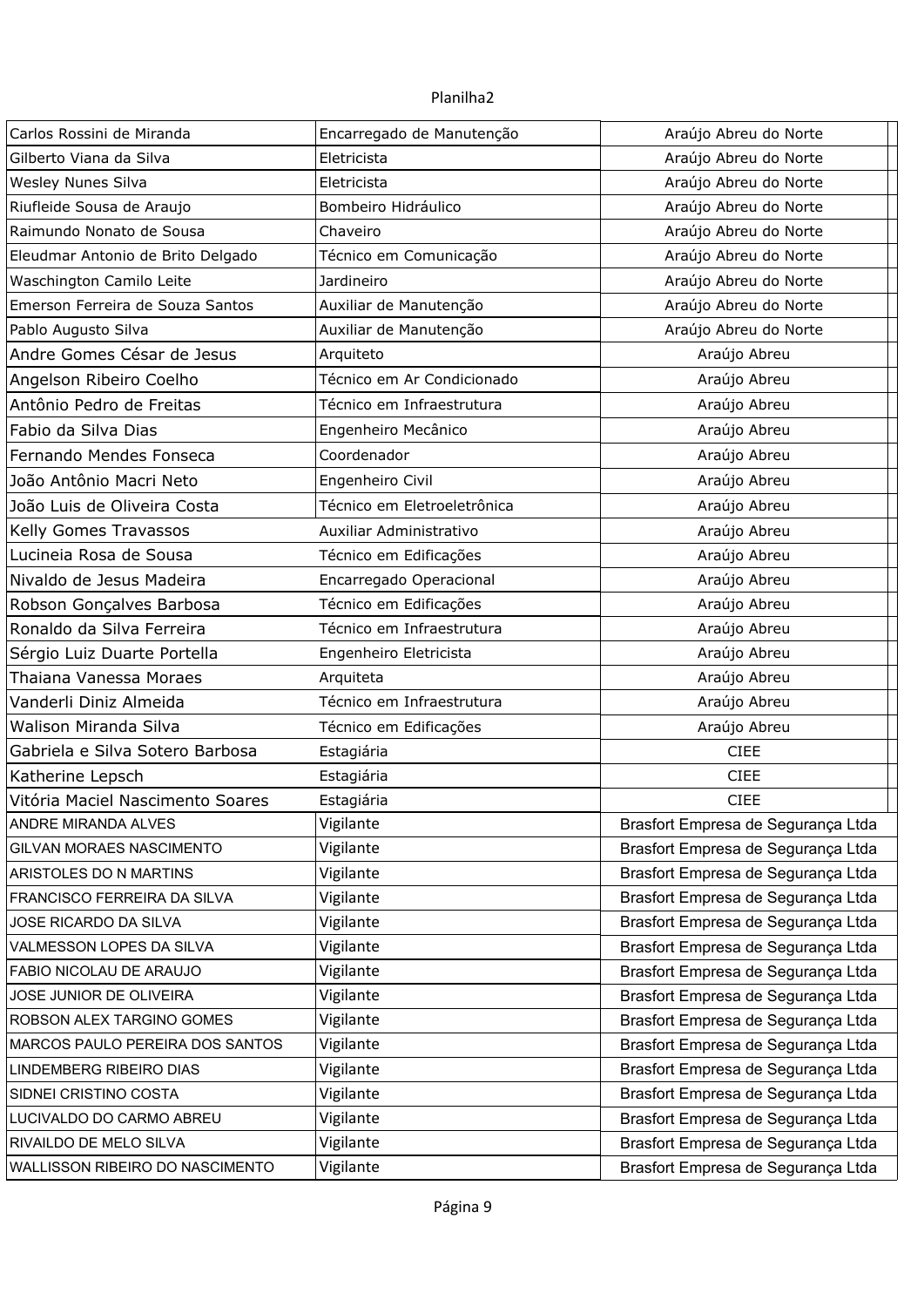| JONATAN PAIVA DE ALMEIDA                         | Vigilante | Brasfort Empresa de Segurança Ltda |
|--------------------------------------------------|-----------|------------------------------------|
| <b>CLAUDIO ADRIANE COSTA</b>                     | Vigilante | Brasfort Empresa de Segurança Ltda |
| <b>VINICIUS MORAES BARBOSA</b>                   | Vigilante | Brasfort Empresa de Segurança Ltda |
| SERGIO FRANCO DA SILVA                           | Vigilante | Brasfort Empresa de Segurança Ltda |
| FRANCISCO DAS CHAGAS DA SILVA COMPAS Vigilante   |           | Brasfort Empresa de Segurança Ltda |
| CLEBER MONTEIRO DA MOTA                          | Vigilante | Brasfort Empresa de Segurança Ltda |
| ALEXANDRE BARROS MUNIZ                           | Vigilante | Brasfort Empresa de Segurança Ltda |
| SILVIO DAS CHAGAS FERREIRA DE OLIVEIRA Vigilante |           | Brasfort Empresa de Segurança Ltda |
| ALBERTO DELMANDES FERREIRA                       | Vigilante | Brasfort Empresa de Segurança Ltda |
| MARCOS ANTONIO AQUINO DE SOUZA                   | Vigilante | Brasfort Empresa de Segurança Ltda |
| HELDER MIRANDA DOS ANJOS                         | Vigilante | Brasfort Empresa de Segurança Ltda |
| LEANDRO DE CARVALHO MOTA                         | Vigilante | Brasfort Empresa de Segurança Ltda |
| VALDSON NOGUEIRA DO AMARAL                       | Vigilante | Brasfort Empresa de Segurança Ltda |
| ANDERSON GONCALVES DA SILVA                      | Vigilante | Brasfort Empresa de Segurança Ltda |
| RUBENS DE SOUZA RIBEIRO                          | Vigilante | Brasfort Empresa de Segurança Ltda |
| RODRIGO BRAGA DA SILVA                           | Vigilante | Brasfort Empresa de Segurança Ltda |
| JONES JOSE DE JESUS OLIVEIRA                     | Vigilante | Brasfort Empresa de Segurança Ltda |
| WASHINGTON SOARES DA COSTA                       | Vigilante | Brasfort Empresa de Segurança Ltda |
| <b>BRUNO RAFAEL CARNEIRO</b>                     | Vigilante | Brasfort Empresa de Segurança Ltda |
| EZEQUIAS FLORIANO DOS SANTOS                     | Vigilante | Brasfort Empresa de Segurança Ltda |
| JOSE ERINALDO DA SILVA                           | Vigilante | Brasfort Empresa de Segurança Ltda |
| <b>JONAS RODRIGUES DIAS</b>                      | Vigilante | Brasfort Empresa de Segurança Ltda |
| EVALDO RIBEIRO DE FARIAS                         | Vigilante | Brasfort Empresa de Segurança Ltda |
| FERNANDO LUIZ SILVA DE SOUSA                     | Vigilante | Brasfort Empresa de Segurança Ltda |
| STEFANO PEREIRA DE SOUZA                         | Vigilante | Brasfort Empresa de Segurança Ltda |
| ANDRE LUIZ RODRIGUES VIDAL                       | Vigilante | Brasfort Empresa de Segurança Ltda |
| VALDIR BRANDAO DE PAULA                          | Vigilante | Brasfort Empresa de Segurança Ltda |
| MARCELO DESTEFANO                                | Vigilante | Brasfort Empresa de Segurança Ltda |
| WENDERSON APARECIDO DA SILVA ALVES               | Vigilante | Brasfort Empresa de Segurança Ltda |
| EDINALDO SANTOS DA CRUZ                          | Vigilante | Brasfort Empresa de Segurança Ltda |
| WADSON PEREIRA DA SILVA                          | Vigilante | Brasfort Empresa de Segurança Ltda |
| FRANCISCO GILIARD DE ARAUJO SILVA                | Vigilante | Brasfort Empresa de Segurança Ltda |
| FRANCISCO PINTO DE MOURA                         | Vigilante | Brasfort Empresa de Segurança Ltda |
| ZAQUEU MENDES DA SILVA                           | Vigilante | Brasfort Empresa de Segurança Ltda |
| <b>GABRIEL PEREIRA DA SILVA</b>                  | Vigilante | Brasfort Empresa de Segurança Ltda |
| DILSON CARNEIRO SARAIVA                          | Vigilante | Brasfort Empresa de Segurança Ltda |
| TIAGO LUIZ MARQUES DE SOUZA                      | Vigilante | Brasfort Empresa de Segurança Ltda |
| LOURIVAL TAVARES DE ARAUJO NETO                  | Vigilante | Brasfort Empresa de Segurança Ltda |
| MARCELO FERREIRA DIAS                            | Vigilante | Brasfort Empresa de Segurança Ltda |
| DORALICE DA SILVA SOBRINHO                       | Vigilante | Brasfort Empresa de Segurança Ltda |
| OLAIR ANTONIO DE PAULA                           | Vigilante | Brasfort Empresa de Segurança Ltda |
| JORGE BISPO CARDOSO                              | Vigilante | Brasfort Empresa de Segurança Ltda |
| RONIVON FERREIRA LINHARES                        | Vigilante | Brasfort Empresa de Segurança Ltda |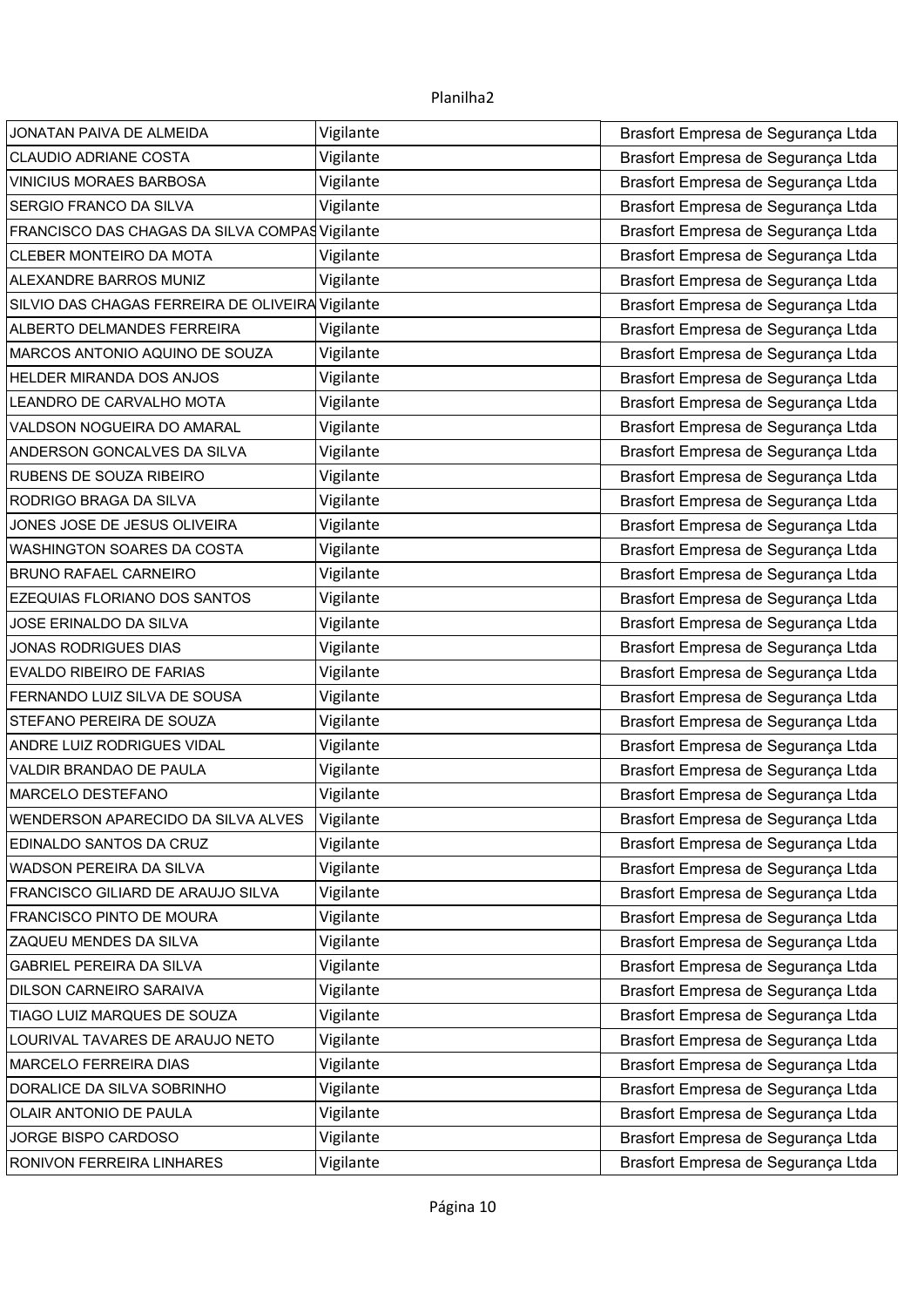| <b>BERNARDO SILVA DOS REIS</b>    | Vigilante | Brasfort Empresa de Segurança Ltda |
|-----------------------------------|-----------|------------------------------------|
| ROMARIO DE SOUSA BATISTA          | Vigilante | Brasfort Empresa de Segurança Ltda |
| RICARDO ALEXANDRE A MARTINS       | Vigilante | Brasfort Empresa de Segurança Ltda |
| RODINEY VIEIRA DE ALMEIDA         | Vigilante | Brasfort Empresa de Segurança Ltda |
| DANILO MONTEIRO DAMIAO            | Vigilante | Brasfort Empresa de Segurança Ltda |
| ADAUTO CAETANO DA SILVA JUNIOR    | Vigilante | Brasfort Empresa de Segurança Ltda |
| VANUSIA PORCINO DE ALMEIDA FERRAZ | Vigilante | Brasfort Empresa de Segurança Ltda |
| <b>WAGNER ALVES DOS SANTOS</b>    | Vigilante | Brasfort Empresa de Segurança Ltda |
| ROBERTO SIMOES DE BARROS          | Vigilante | Brasfort Empresa de Segurança Ltda |
| ALMIR JOSE PEREIRA BATISTA        | Vigilante | Brasfort Empresa de Segurança Ltda |
| FAGNO BOTELHO DA SILVA            | Vigilante | Brasfort Empresa de Segurança Ltda |
| MARCOS FERREIRA MENDONCA          | Vigilante | Brasfort Empresa de Segurança Ltda |
| <b>IVA BARBOSA BELO</b>           | Vigilante | Brasfort Empresa de Segurança Ltda |
| WENDEL NORONHA FERREIRA           | Vigilante | Brasfort Empresa de Segurança Ltda |
| LUCIANO DE SOUSA PAULA            | Vigilante | Brasfort Empresa de Segurança Ltda |
| THIAGO PEREIRA BARBOZA            | Vigilante | Brasfort Empresa de Segurança Ltda |
| MARTILIANO ALVES DA SILVA         | Vigilante | Brasfort Empresa de Segurança Ltda |
| FABIO ROBERTO GONCALVES           | Vigilante | Brasfort Empresa de Segurança Ltda |
| EDUARDO SIDNEY PORTELLA           | Vigilante | Brasfort Empresa de Segurança Ltda |
| DENIS JOSE DAS VIRGENS DA CRUZ    | Vigilante | Brasfort Empresa de Segurança Ltda |
| REGINALDO PEREIRA DE LIMA         | Vigilante | Brasfort Empresa de Segurança Ltda |
| KILMER TALLES BOTTENTUIT SILVA    | Vigilante | Brasfort Empresa de Segurança Ltda |
| LILIAN CLARINDO AGUSTINHO         | Vigilante | Brasfort Empresa de Segurança Ltda |
| AILTON MAGALHAES NOGUEIRA         | Vigilante | Brasfort Empresa de Segurança Ltda |
| VALDEILTON NASCIMENTO FONTES      | Vigilante | Brasfort Empresa de Segurança Ltda |
| LEANDRO JOSE RODRIGUES            | Vigilante | Brasfort Empresa de Segurança Ltda |
| ELSON CARVALHO DE ARAUJO          | Vigilante | Brasfort Empresa de Segurança Ltda |
| ADRIANO SENTO SE S DA COSTA       | Vigilante | Brasfort Empresa de Segurança Ltda |
| ADERMIVALDO PEREIRA DE OLIVEIRA   | Vigilante | Brasfort Empresa de Segurança Ltda |
| ALCINELE FERREIRA MARCELINO       | Vigilante | Brasfort Empresa de Segurança Ltda |
| CHARLES DOS REIS PEREIRA LIMA     | Vigilante | Brasfort Empresa de Segurança Ltda |
| DANILO SILVA DE CARVALHO          | Vigilante | Brasfort Empresa de Segurança Ltda |
| EMANNUEL PEREIRA DE SOUZA         | Vigilante | Brasfort Empresa de Segurança Ltda |
| PAULO ALBERTO MOURATO DE LIMA     | Vigilante | Brasfort Empresa de Segurança Ltda |
| FRANCISCO ANTONIO GOMES DA SILVA  | Vigilante | Brasfort Empresa de Segurança Ltda |
| WESLAN PORTELA MACHADO            | Vigilante | Brasfort Empresa de Segurança Ltda |
| DEUZIELI JOAQUIM DE OLIVEIRA      | Vigilante | Brasfort Empresa de Segurança Ltda |
| ADELAN GONCALVES DE ARAUJO        | Vigilante | Brasfort Empresa de Segurança Ltda |
| BRUNO ESTEVAO LIMA ALVES          | Vigilante | Brasfort Empresa de Segurança Ltda |
| LUIZ SOTERO PEREIRA FILHO         | Vigilante | Brasfort Empresa de Segurança Ltda |
| CLEDTON BESERRA DA SILVA          | Vigilante | Brasfort Empresa de Segurança Ltda |
| <b>UEULER SILVEIRO DE MORAIS</b>  | Vigilante | Brasfort Empresa de Segurança Ltda |
| RICARDO GUEDES RABELO             | Vigilante | Brasfort Empresa de Segurança Ltda |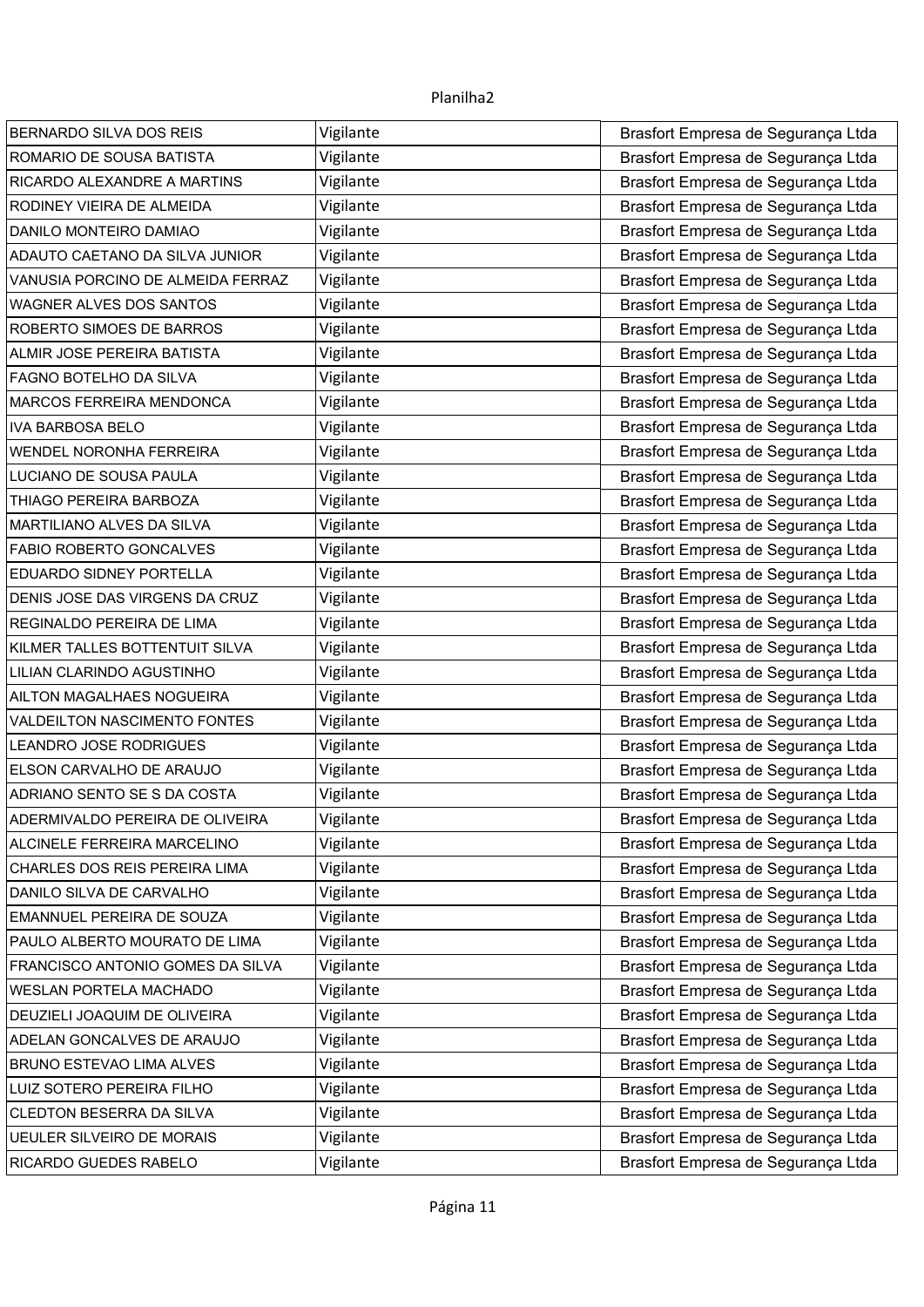| SILVANO FREITAS DA SILVA          | Vigilante | Brasfort Empresa de Segurança Ltda |
|-----------------------------------|-----------|------------------------------------|
| PAULO ROBERTO DE OLIVEIRA         | Vigilante | Brasfort Empresa de Segurança Ltda |
| JEFFERSON ELOI DA SILVA           | Vigilante | Brasfort Empresa de Segurança Ltda |
| <b>LUCIANO BARROS VIEIRA</b>      | Vigilante | Brasfort Empresa de Segurança Ltda |
| PAULO SERGIO BESERRA DA SILVA     | Vigilante | Brasfort Empresa de Segurança Ltda |
| FRANCISCO OLIVEIRA PEREIRA        | Vigilante | Brasfort Empresa de Segurança Ltda |
| DOUGLAS ALEXANDRE N LINS          | Vigilante | Brasfort Empresa de Segurança Ltda |
| JOEL DE JESUS DO N ALVES          | Vigilante | Brasfort Empresa de Segurança Ltda |
| ELIAS DA SILVA BARBOSA            | Vigilante | Brasfort Empresa de Segurança Ltda |
| NEILDO DUARTE DE SOUSA            | Vigilante | Brasfort Empresa de Segurança Ltda |
| FRANCIVALDO MUNIZ DE OLIVEIRA     | Vigilante | Brasfort Empresa de Segurança Ltda |
| AUGUSTO DOS SANTOS DA SILVA       | Vigilante | Brasfort Empresa de Segurança Ltda |
| DONIZETE LIMA DOS SANTOS          | Vigilante | Brasfort Empresa de Segurança Ltda |
| LINDOMARQUES MORATO DE MOURA      | Vigilante | Brasfort Empresa de Segurança Ltda |
| MARCO AURELIO DA COSTA PINTO      | Vigilante | Brasfort Empresa de Segurança Ltda |
| FLAVIA RIBEIRO DE CARVALHO        | Vigilante | Brasfort Empresa de Segurança Ltda |
| JUAREZ EVANGELISTA MAGALHAES      | Vigilante | Brasfort Empresa de Segurança Ltda |
| VALTEIR DE SOUZA FERREIRA         | Vigilante | Brasfort Empresa de Segurança Ltda |
| DECIO FERREIRA DA SILVA           | Vigilante | Brasfort Empresa de Segurança Ltda |
| <b>MARCONDES PEREIRA CAMPOS</b>   | Vigilante | Brasfort Empresa de Segurança Ltda |
| PATRICIA CECILIA SOARES BLESSON   | Vigilante | Brasfort Empresa de Segurança Ltda |
| ALESSANDRO DE OLIVEIRA SOUZA      | Vigilante | Brasfort Empresa de Segurança Ltda |
| <b>ALAN COSTA MOTA</b>            | Vigilante | Brasfort Empresa de Segurança Ltda |
| ELIZABETH PEREIRA DIAS            | Vigilante | Brasfort Empresa de Segurança Ltda |
| RICARDO PEREIRA DOS SANTOS        | Vigilante | Brasfort Empresa de Segurança Ltda |
| LINDEMBERG FERREIRA SANTOS        | Vigilante | Brasfort Empresa de Segurança Ltda |
| RICARDO GIL AMARAL DE ALBUQUERQUE | Vigilante | Brasfort Empresa de Segurança Ltda |
| ANDERSON DE MATTOS PEREIRA        | Vigilante | Brasfort Empresa de Segurança Ltda |
| ALBERTO PEREIRA CAIXETA           | Vigilante | Brasfort Empresa de Segurança Ltda |
| <b>CLEDISON GOMES DE LIMA</b>     | Vigilante | Brasfort Empresa de Segurança Ltda |
| FERNANDO WILIAM DE SOUSA          | Vigilante | Brasfort Empresa de Segurança Ltda |
| FERNANDO MARTINS DA SILVA         | Vigilante | Brasfort Empresa de Segurança Ltda |
| SANDRO VICENTE FERREIRA           | Vigilante | Brasfort Empresa de Segurança Ltda |
| EDMILSON BORGES FERREIRA          | Vigilante | Brasfort Empresa de Segurança Ltda |
| LINDOMAR MACIEL DE CARVALHO       | Vigilante | Brasfort Empresa de Segurança Ltda |
| SANDRA FONTES CABRAL              | Vigilante | Brasfort Empresa de Segurança Ltda |
| <b>JOSUE LIMA SILVA</b>           | Vigilante | Brasfort Empresa de Segurança Ltda |
| PAULO HENRIQUE SILVA CRUZ         | Vigilante | Brasfort Empresa de Segurança Ltda |
| FABIO LEAL DA SILVA               | Vigilante | Brasfort Empresa de Segurança Ltda |
| <b>DAVI FERREIRA</b>              | Vigilante | Brasfort Empresa de Segurança Ltda |
| JULIO NERY RIBEIRO                | Vigilante | Brasfort Empresa de Segurança Ltda |
| WELLINGTON ANTONIO GONCALVES      | Vigilante | Brasfort Empresa de Segurança Ltda |
| HELIANO CIPRIANO ELIAS            | Vigilante | Brasfort Empresa de Segurança Ltda |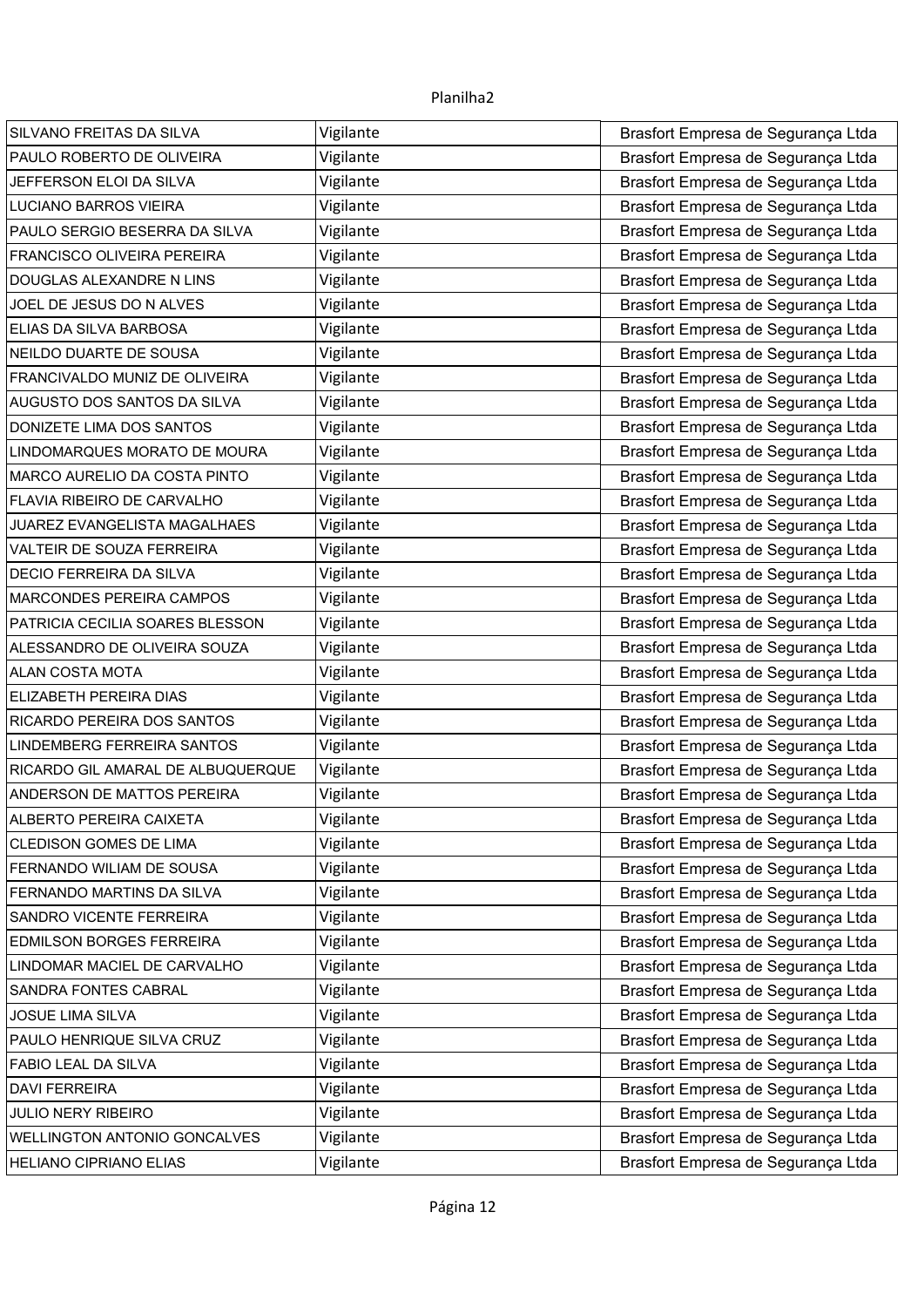| <b>JAIRO JUNIO QUEIROZ</b>                 | Vigilante | Brasfort Empresa de Segurança Ltda |
|--------------------------------------------|-----------|------------------------------------|
| <b>EDSON RIBEIRO DE FARIAS</b>             | Vigilante | Brasfort Empresa de Segurança Ltda |
| EILAN ISRAEL DE OLIVEIRA                   | Vigilante | Brasfort Empresa de Segurança Ltda |
| LEONARDO CESAR V DE A ARAGAO               | Vigilante | Brasfort Empresa de Segurança Ltda |
| <b>ISAQUE MARCOS BATISTA DA SILVA</b>      | Vigilante | Brasfort Empresa de Segurança Ltda |
| PAULO HENRIQUE ALMEIDA DA SILVA            | Vigilante | Brasfort Empresa de Segurança Ltda |
| PAULO ERNESTO RAMOS DE AMORIM              | Vigilante | Brasfort Empresa de Segurança Ltda |
| LAZARO DE SOUZA LABRES                     | Vigilante | Brasfort Empresa de Segurança Ltda |
| <b>WESLEY LOPES TIOFILO</b>                | Vigilante | Brasfort Empresa de Segurança Ltda |
| <b>GISCARLO DA COSTA SILVA</b>             | Vigilante | Brasfort Empresa de Segurança Ltda |
| LUAN DOS SANTOS SOARES FONSECA             | Vigilante | Brasfort Empresa de Segurança Ltda |
| REINALDO RAMOS VIEIRA                      | Vigilante | Brasfort Empresa de Segurança Ltda |
| JÚLIO CESAR SOUSA DE PAULA                 | Vigilante | Visan Segurança Privada Eireli     |
| <b>GIRLEIDE DE LIMA NASCIMENTO</b>         | Vigilante | Visan Segurança Privada Eireli     |
| <b>IRLAM FERNANDES DA SILVA</b>            | Vigilante | Visan Segurança Privada Eireli     |
| <b>WELLINGTON FEREIRA DOS SANTOS</b>       | Vigilante | Visan Segurança Privada Eireli     |
| CARLOS ADRIANO BARBOSA ARAUJO              | Vigilante | Visan Segurança Privada Eireli     |
| <b>WELITON PEREIRA DIAS</b>                | Vigilante | Visan Segurança Privada Eireli     |
| MARCOS GOMES DA SILVA                      | Vigilante | Visan Segurança Privada Eireli     |
| <b>CRISTIANO PEREIRA DA SILVA</b>          | Vigilante | Visan Segurança Privada Eireli     |
| MARCIO LUIZ FELIX DA SILVA                 | Vigilante | Visan Segurança Privada Eireli     |
| FLÁVIO DA SILVA FÉLICIANO                  | Vigilante | Visan Segurança Privada Eireli     |
| <b>EDSON PEREIRA</b>                       | Vigilante | Visan Segurança Privada Eireli     |
| DIVINO ANDERSON GONÇALVES DE OLI Vigilante |           | Visan Segurança Privada Eireli     |
| CRISTINA PEREIRA DA SILVA                  | Vigilante | Visan Segurança Privada Eireli     |
| ROBSON FERREIRA CICERO                     | Vigilante | Visan Segurança Privada Eireli     |
| ANDERSON NASCIMENTO DE LIMA                | Vigilante | Visan Segurança Privada Eireli     |
| MICHEL DA SILVA SANTOS                     | Vigilante | Visan Segurança Privada Eireli     |
| VALDIRENE DE ARAUJO SOARES                 | Vigilante | Visan Segurança Privada Eireli     |
| MARCELO ALVES DE OLIVEIRA                  | Vigilante | Visan Segurança Privada Eireli     |
| <b>WILSON RIBEIRO</b>                      | Vigilante | Visan Segurança Privada Eireli     |
| <b>LILIAN MARTINS DA SILVA</b>             | Vigilante | Visan Segurança Privada Eireli     |
| FAGNER BRUNO AVELINO DE MELO               | Vigilante | Visan Segurança Privada Eireli     |
| JORGE RODRIGUES DE ARAUJO FILHO            | Vigilante | Visan Segurança Privada Eireli     |
| GILSON LEAL DOS SANTOS                     | Vigilante | Visan Segurança Privada Eireli     |
| FELIPE RIBEIRO DOS SANTOS                  | Vigilante | Visan Segurança Privada Eireli     |
| STEFFAN SEVALT FERREIRA                    | Vigilante | Visan Segurança Privada Eireli     |
| WASHINGTON DE OLIVEIRA CAMPOS              | Vigilante | Visan Segurança Privada Eireli     |
| SAMARITANA COSTA BARROS                    | Vigilante | Visan Segurança Privada Eireli     |
| LENISVALDO DA SILVA                        | Vigilante | Visan Segurança Privada Eireli     |
| JOSIMAR LOPES DOS SANTOS                   | Vigilante | Visan Segurança Privada Eireli     |
| RICARDO ROBERTO DE SOUSA                   | Vigilante | Visan Segurança Privada Eireli     |
| ALBERTO DOS SANTOS VIEIRA                  | Vigilante | Visan Segurança Privada Eireli     |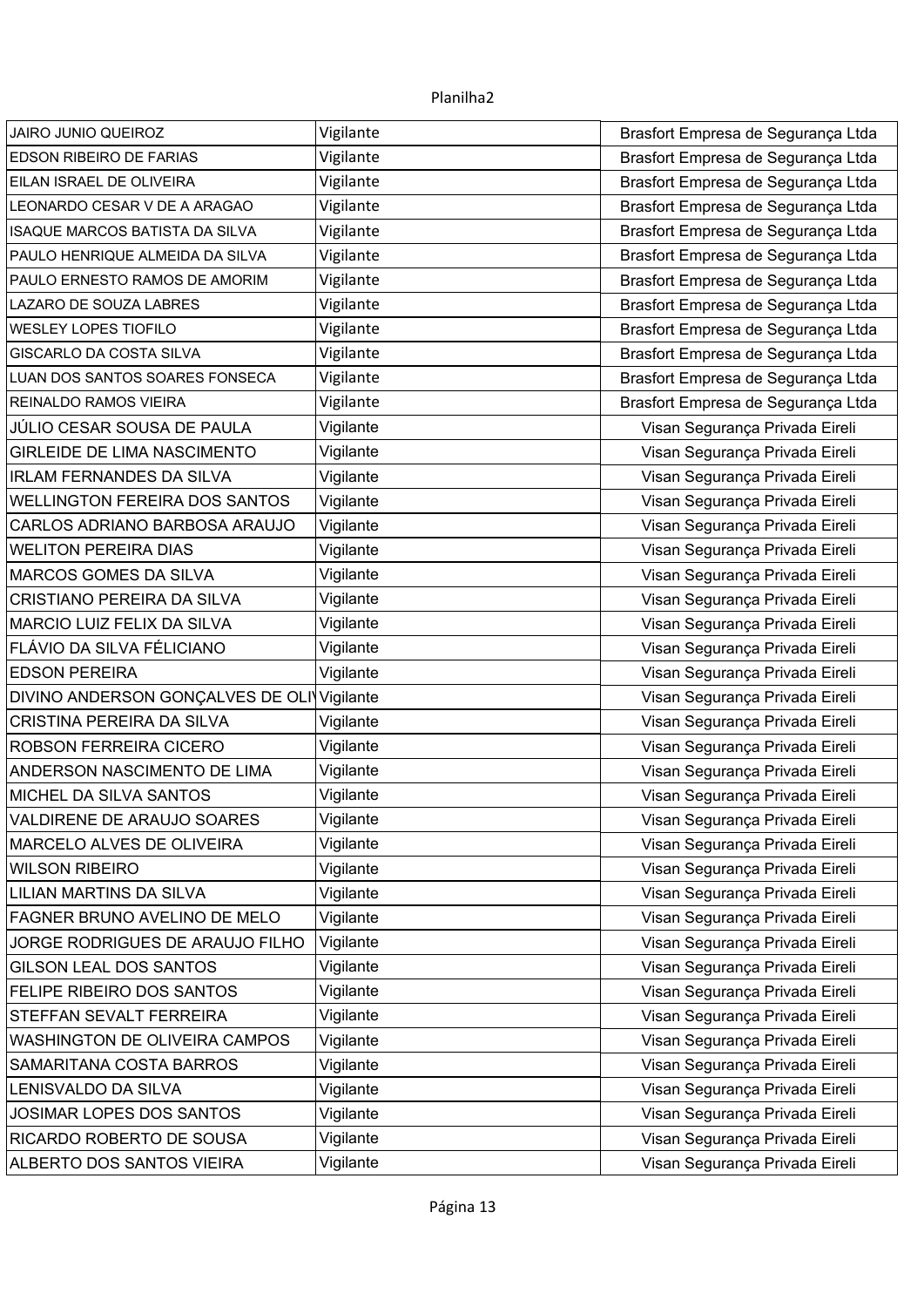| ODETE ANTONIETA DOS SANTOS                | Vigilante | Visan Segurança Privada Eireli |
|-------------------------------------------|-----------|--------------------------------|
| <b>ADRIANO DE MORAIS DA SILVA</b>         | Vigilante | Visan Segurança Privada Eireli |
| ANDRE ARAUJO RODRIGUES DE MACED Vigilante |           | Visan Segurança Privada Eireli |
| <b>EMERSON GOMES DOS SANTOS</b>           | Vigilante | Visan Segurança Privada Eireli |
| JAILTON DE QUEIROZ BARBOSA                | Vigilante | Visan Segurança Privada Eireli |
| MARIO GIBSON SILVA DOS SANTOS             | Vigilante | Visan Segurança Privada Eireli |
| RICARDO DE MORAIS BATISTA                 | Vigilante | Visan Segurança Privada Eireli |
| ALAN PETERSON BRITO DA SILVA              | Vigilante | Visan Segurança Privada Eireli |
| MARCIO RIBEIRO DA SILVA                   | Vigilante | Visan Segurança Privada Eireli |
| <b>FRANCISCO HELIO</b>                    | Vigilante | Visan Segurança Privada Eireli |
| RAPHAEL VASCONCELOS CARVALHO              | Vigilante | Visan Segurança Privada Eireli |
| ADRIANA LAGE DA SILVA FREITAS             | Vigilante | Visan Segurança Privada Eireli |
| IVONETE COSTA DA CONCEIÇÃO                | Vigilante | Visan Segurança Privada Eireli |
| OZELITO FIGUEIREDO DA ROCHA               | Vigilante | Visan Segurança Privada Eireli |
| <b>LUCIANA CAMPOS</b>                     | Vigilante | Visan Segurança Privada Eireli |
| PAULO NEIVA DA SILVA                      | Vigilante | Visan Segurança Privada Eireli |
| <b>GERSON PEREIRA DE CARVALHO</b>         | Vigilante | Visan Segurança Privada Eireli |
| ANDRE LUIZ MOREIRA DO AMARAL              | Vigilante | Visan Segurança Privada Eireli |
| MICHELE SANTOS PIRES LIMA                 | Vigilante | Visan Segurança Privada Eireli |
| GASPAR ALVES DE SOUSA                     | Vigilante | Visan Segurança Privada Eireli |
| DURVAL LOPES FERNANDES NETO               | Vigilante | Visan Segurança Privada Eireli |
| <b>ANDREIA RAMOS</b>                      | Vigilante | Visan Segurança Privada Eireli |
| ELAINE DA SILVA VENTURA                   | Vigilante | Visan Segurança Privada Eireli |
| GILDETE DO NASCIMENTO NUNES               | Vigilante | Visan Segurança Privada Eireli |
| THALITA LOPES DE SOUZA LIMA               | Vigilante | Visan Segurança Privada Eireli |
| MARCOS AURÉLIO SILVA FERREIRA             | Vigilante | Visan Segurança Privada Eireli |
| <b>GLEYDSON GONÇALVES BARROS</b>          | Vigilante | Visan Segurança Privada Eireli |
| <b>DANIEL MAGALHÃES</b>                   | Vigilante | Visan Segurança Privada Eireli |
| JOSE ANTÔNIO DOMINGOS DOS SANTO Vigilante |           | Visan Segurança Privada Eireli |
| <b>IRACEMA ABREU DOS SANTOS</b>           | Vigilante | Visan Segurança Privada Eireli |
| <b>MARIA CLARA TAVARES</b>                | Vigilante | Visan Segurança Privada Eireli |
| FRANKLIN GONÇALVES DA SILVA               | Vigilante | Visan Segurança Privada Eireli |
| MARIA MEIRE BRANDÃO                       | Vigilante | Visan Segurança Privada Eireli |
| EMERSON DA SILVA BARBOSA                  | Vigilante | Visan Segurança Privada Eireli |
| <b>JOÃO RICARDO OLIVEIRA</b>              | Vigilante | Visan Segurança Privada Eireli |
| FABIANO DOS SANTOS PEREIRA                | Vigilante | Visan Segurança Privada Eireli |
| JORGE EMMANUEL DANTAS DE CARVAL           | Vigilante | Visan Segurança Privada Eireli |
| MAUREM DE CASSIA NUNES COSTA              | Vigilante | Visan Segurança Privada Eireli |
| EMERSON DA SILVA BARBOSA                  | Vigilante | Visan Segurança Privada Eireli |
| LUCIANO DA COSTA REIS                     | Vigilante | Visan Segurança Privada Eireli |
| ERIOMAR DA COSTA BATISTA                  | Vigilante | Visan Segurança Privada Eireli |
| <b>ESENILSON SILVA PASSOS</b>             | Vigilante | Visan Segurança Privada Eireli |
| RONALDO DE OLIVEIRA FERNANDES             | Vigilante | Visan Segurança Privada Eireli |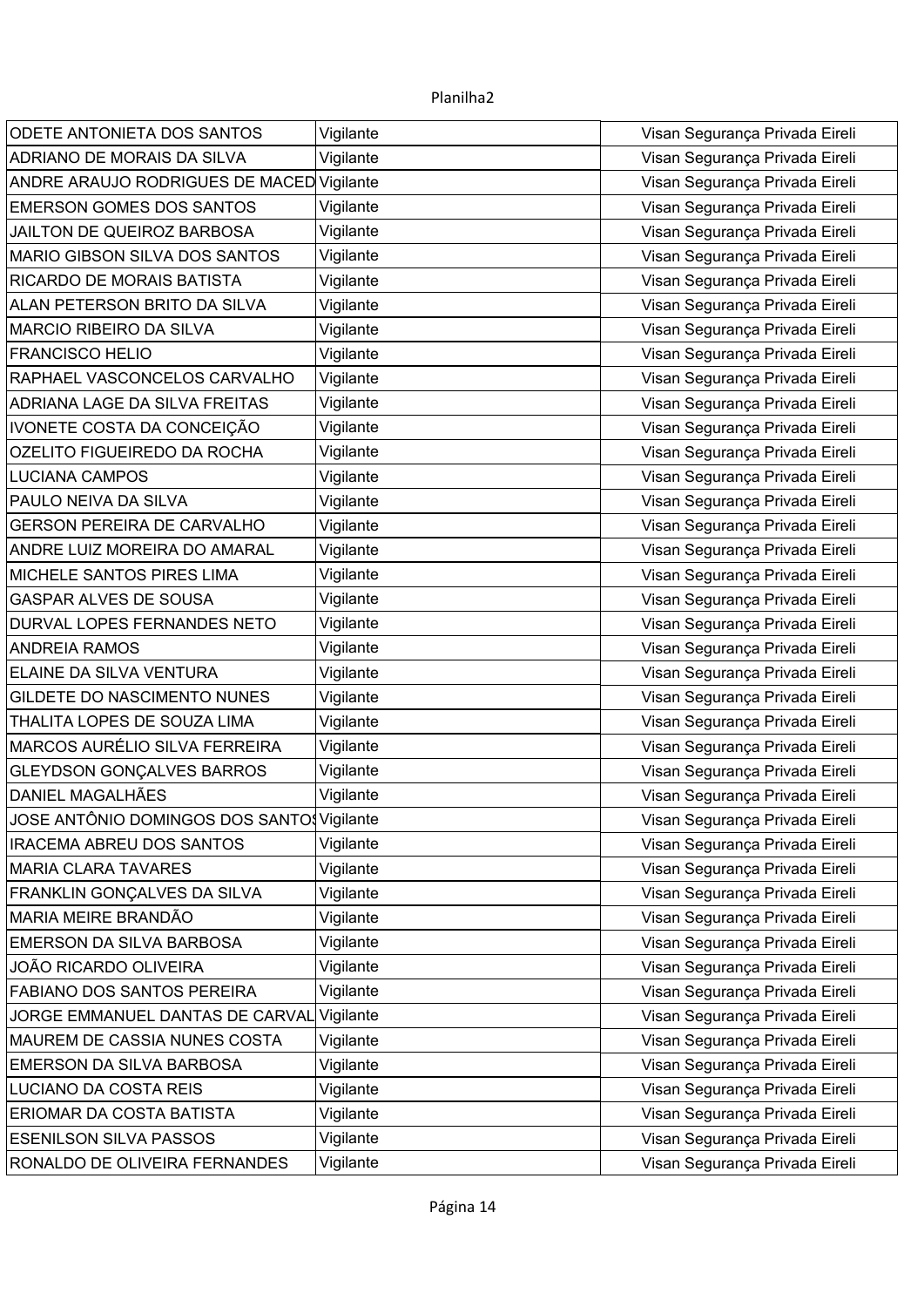| <b>DIOLEMOS SILVA LIMA</b>                   | Vigilante | Visan Segurança Privada Eireli |
|----------------------------------------------|-----------|--------------------------------|
| ELIZALDO DE LIMA DELMONDES                   | Vigilante | Visan Segurança Privada Eireli |
| OILTON SILVA DE PAIVA                        | Vigilante | Visan Segurança Privada Eireli |
| RONIELIO BEZERRA DE SOUZA                    | Vigilante | Visan Segurança Privada Eireli |
| <b>JOSE ALBERTO RODRIGUES</b>                | Vigilante | Visan Segurança Privada Eireli |
| <b>EDUARDO NASCIMENTO</b>                    | Vigilante | Visan Segurança Privada Eireli |
| JEFFERSON LACERDA CORTE                      | Vigilante | Visan Segurança Privada Eireli |
| AENDER ALVES CORREA                          | Vigilante | Visan Segurança Privada Eireli |
| VALDIR ANTÔNIO DE OLIVEIRA                   | Vigilante | Visan Segurança Privada Eireli |
| LUIS HENRIQUE RAMALHO                        | Vigilante | Visan Segurança Privada Eireli |
| WALDINEY BONFIM DOS SANTOS                   | Vigilante | Visan Segurança Privada Eireli |
| ADEMAR BARBOSA DE SÁ JUNIOR                  | Vigilante | Visan Segurança Privada Eireli |
| EUCLIDES PEREIRA DOS SANTOS                  | Vigilante | Visan Segurança Privada Eireli |
| <b>OSMAR DE JESUS DIAS</b>                   | Vigilante | Visan Segurança Privada Eireli |
| MARCIO MARQUES DE AZEVEDO                    | Vigilante | Visan Segurança Privada Eireli |
| MAX LANIO GONÇALVES DA COSTA                 | Vigilante | Visan Segurança Privada Eireli |
| RODRIGO AGUIAR DE OLIVEIRA                   | Vigilante | Visan Segurança Privada Eireli |
| <b>GLAUCIENE SILVA CABRAL</b>                | Vigilante | Visan Segurança Privada Eireli |
| <b>FERNANDO RIBEIRO PEREIRA</b>              | Vigilante | Visan Segurança Privada Eireli |
| RONI NILMAR DA SILVA PAESLANDIM              | Vigilante | Visan Segurança Privada Eireli |
| <b>JOSUALDO SILVA DA HORA</b>                | Vigilante | Visan Segurança Privada Eireli |
| VALDETINO FERREIRA GONÇALVES                 | Vigilante | Visan Segurança Privada Eireli |
| <b>CARLOS DIAS BEZERRA</b>                   | Vigilante | Visan Segurança Privada Eireli |
| <b>JOSE FERREIRA DOS SANTOS</b>              | Vigilante | Visan Segurança Privada Eireli |
| <b>CLETO FERNANDES DA SILVA</b>              | Vigilante | Visan Segurança Privada Eireli |
| EDINAURO NERI DA CONCEIÇÃO                   | Vigilante | Visan Segurança Privada Eireli |
| EDILEUSA DE CARVALHO FERNANDES               | Vigilante | Visan Segurança Privada Eireli |
| <b>GILVAN PEREIRA</b>                        | Vigilante | Visan Segurança Privada Eireli |
| <b>MARCIO RODRIGUES DOS SANTOS</b>           | Vigilante | Visan Segurança Privada Eireli |
| ADENILSON MAGNO PEREIRA FRANÇA               | Vigilante | Visan Segurança Privada Eireli |
| WALDEMAR SOARES GONÇALVES                    | Vigilante | Visan Segurança Privada Eireli |
| RIVELINO JOSE RIBEIRO                        | Vigilante | Visan Segurança Privada Eireli |
| EDSON REBOLÇAS RIBEIRO                       | Vigilante | Visan Segurança Privada Eireli |
| ANDRE RICARDO DE LIMA                        | Vigilante | Visan Segurança Privada Eireli |
| REGINALDO DA ROCHA TAVARES                   | Vigilante | Visan Segurança Privada Eireli |
| <b>MARCIO FERREIRA VAZ</b>                   | Vigilante | Visan Segurança Privada Eireli |
| <b>LEONAR DOS REIS PINTO</b>                 | Vigilante | Visan Segurança Privada Eireli |
| RODRIGO CARDOSO CUNHA                        | Vigilante | Visan Segurança Privada Eireli |
| MARCUS VINICIUS VARGAS DE OLIVEIRA Vigilante |           | Visan Segurança Privada Eireli |
| ANDRE FELIPE DOS SANTOS AQUINO               | Vigilante | Visan Segurança Privada Eireli |
| REGINALDO SOARES DE MOURA                    | Vigilante | Visan Segurança Privada Eireli |
| LAÉLSON PEREIRA COSTA                        | Vigilante | Visan Segurança Privada Eireli |
| <b>ANDRE EMERICK</b>                         | Vigilante | Visan Segurança Privada Eireli |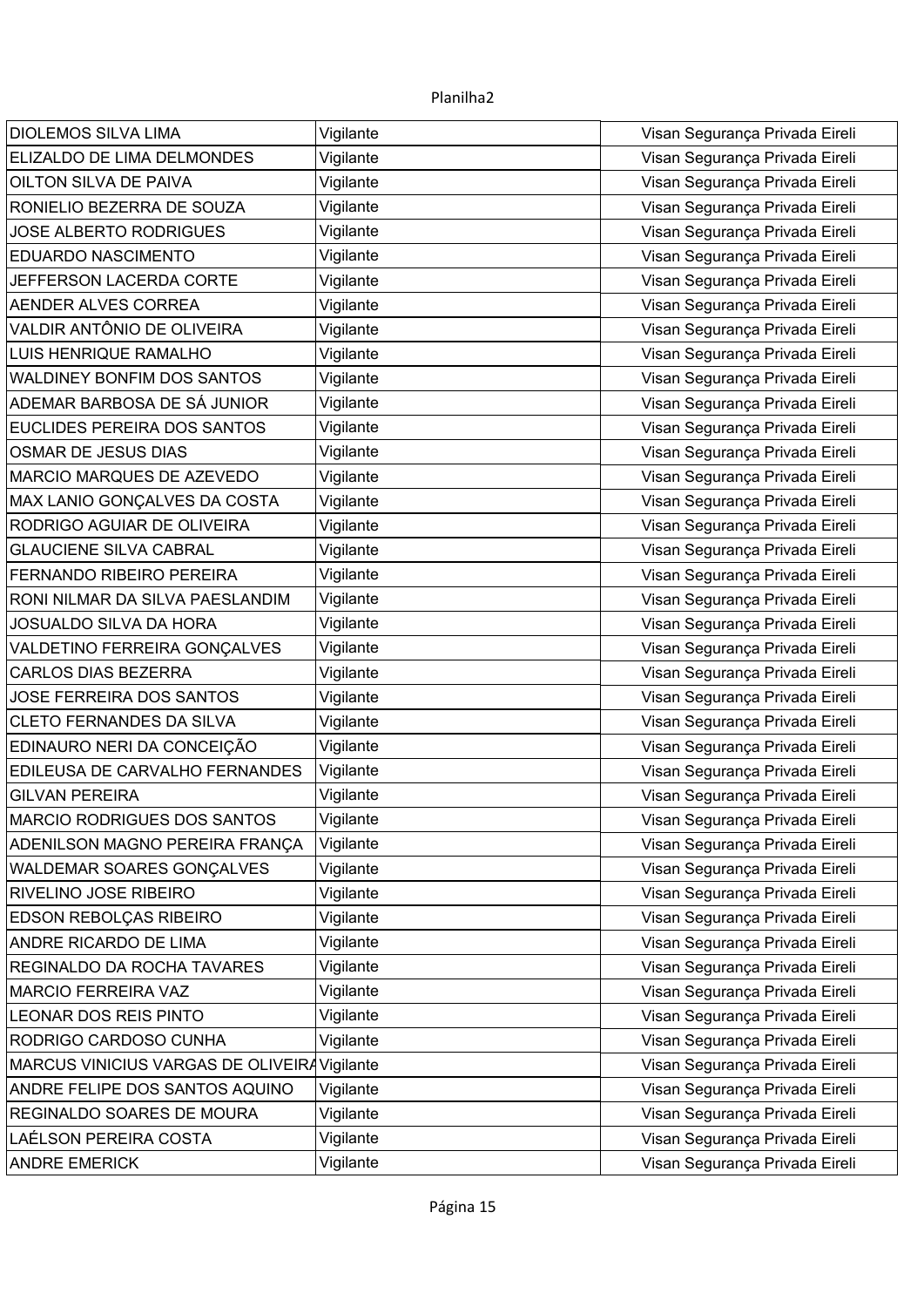| MARCELO KURT DE OLIVEIRA BONOW              | Vigilante | Visan Segurança Privada Eireli |
|---------------------------------------------|-----------|--------------------------------|
| <b>VENILSON DE SOUZA</b>                    | Vigilante | Visan Segurança Privada Eireli |
| <b>AGEU RODRIGUES DA ROCHA</b>              | Vigilante | Visan Segurança Privada Eireli |
| <b>MARIA LUIZA DA SILVA</b>                 | Vigilante | Visan Segurança Privada Eireli |
| <b>VALDIR SILVA</b>                         | Vigilante | Visan Segurança Privada Eireli |
| <b>GENIVALDO BARBOSA DE SOUSA</b>           | Vigilante | Visan Segurança Privada Eireli |
| SÉRGIO PAULO DA CUNHA SILVA                 | Vigilante | Visan Segurança Privada Eireli |
| JHON WESLEY BARBOSA DE LIMA                 | Vigilante | Visan Segurança Privada Eireli |
| SIDNEY PEREIRA DA SILVA                     | Vigilante | Visan Segurança Privada Eireli |
| <b>LENON MENDES MOTA</b>                    | Vigilante | Visan Segurança Privada Eireli |
| ALICE CAVALCANTE NOGUEIRA                   | Vigilante | Visan Segurança Privada Eireli |
| JOSE RAIMUNDO SANTOS ALVES                  | Vigilante | Visan Segurança Privada Eireli |
| <b>LEONISE GUIMARAES BARROS</b>             | Vigilante | Visan Segurança Privada Eireli |
| EUCLIDES FRANCISCO DE LIRA                  | Vigilante | Visan Segurança Privada Eireli |
| ADALBETO RODRIGUES DOS SANTOS               | Vigilante | Visan Segurança Privada Eireli |
| ZIVONILDO DE SOUZA COSTA JÚNIOR             | Vigilante | Visan Segurança Privada Eireli |
| <b>ADRIANA GOMES MONTEIRO</b>               | Vigilante | Visan Segurança Privada Eireli |
| WELTON GONÇALVES DOS SANTOS                 | Vigilante | Visan Segurança Privada Eireli |
| <b>VINICIOS MENDES DA FONSECA</b>           | Vigilante | Visan Segurança Privada Eireli |
| RAFAEL PEREIRA DA SILVA                     | Vigilante | Visan Segurança Privada Eireli |
| <b>CRISLEY FLORENCIO COSTA</b>              | Vigilante | Visan Segurança Privada Eireli |
| JOÃO HOMERO FERREIRA JORGE                  | Vigilante | Visan Segurança Privada Eireli |
| HÉLCIO DA SILVA                             | Vigilante | Visan Segurança Privada Eireli |
| GILBERTO RODRIGUES DA CONCEIÇÃO             | Vigilante | Visan Segurança Privada Eireli |
| NEYTON SORMANY DE JESUS CORRÊA              | Vigilante | Visan Segurança Privada Eireli |
| <b>KELLEN CRISTINA</b>                      | Vigilante | Visan Segurança Privada Eireli |
| <b>DIEGO LIMA PEREIRA</b>                   | Vigilante | Visan Segurança Privada Eireli |
| CASSIO ALVES DA COSTA                       | Vigilante | Visan Segurança Privada Eireli |
| MARIA DE LOURDES TAVARES DE ALME Vigilante  |           | Visan Segurança Privada Eireli |
| JEFFERSON PAULINO DE CASTRO SILVA Vigilante |           | Visan Segurança Privada Eireli |
| FRANÇA SILVA COSTA CORDEIRO                 | Vigilante | Visan Segurança Privada Eireli |
| LUCIANO TEIXEIRA DE ALMEIDA                 | Vigilante | Visan Segurança Privada Eireli |
| RUBENS JOSE SANTANA DE SOUSA                | Vigilante | Visan Segurança Privada Eireli |
| FRANCISCO SOUZA VASCONCELOS                 | Vigilante | Visan Segurança Privada Eireli |
| LIEOCORDAR VIANA FILHO                      | Vigilante | Visan Segurança Privada Eireli |
| SOCORRO LIMA DE SOUZA                       | Vigilante | Visan Segurança Privada Eireli |
| <b>CARLOS ANTONIO TEIXEIRA</b>              | Vigilante | Visan Segurança Privada Eireli |
| WAGNER PEREIRA DE SOUZA                     | Vigilante | Visan Segurança Privada Eireli |
| CLAUDIA YOSHIE SASAKI VENANCIO              | Vigilante | Visan Segurança Privada Eireli |
| CONCEIÇÃO DE MARIA DA SILVA CANTU           | Vigilante | Visan Segurança Privada Eireli |
| CLEITIANE DOS REIS CORADO                   | Vigilante | Visan Segurança Privada Eireli |
| MICHELLE DIAS CAVALHEIRO                    | Vigilante | Visan Segurança Privada Eireli |
| LEILA DE MORAES DA SILVA OLIVEIRA           | Vigilante | Visan Segurança Privada Eireli |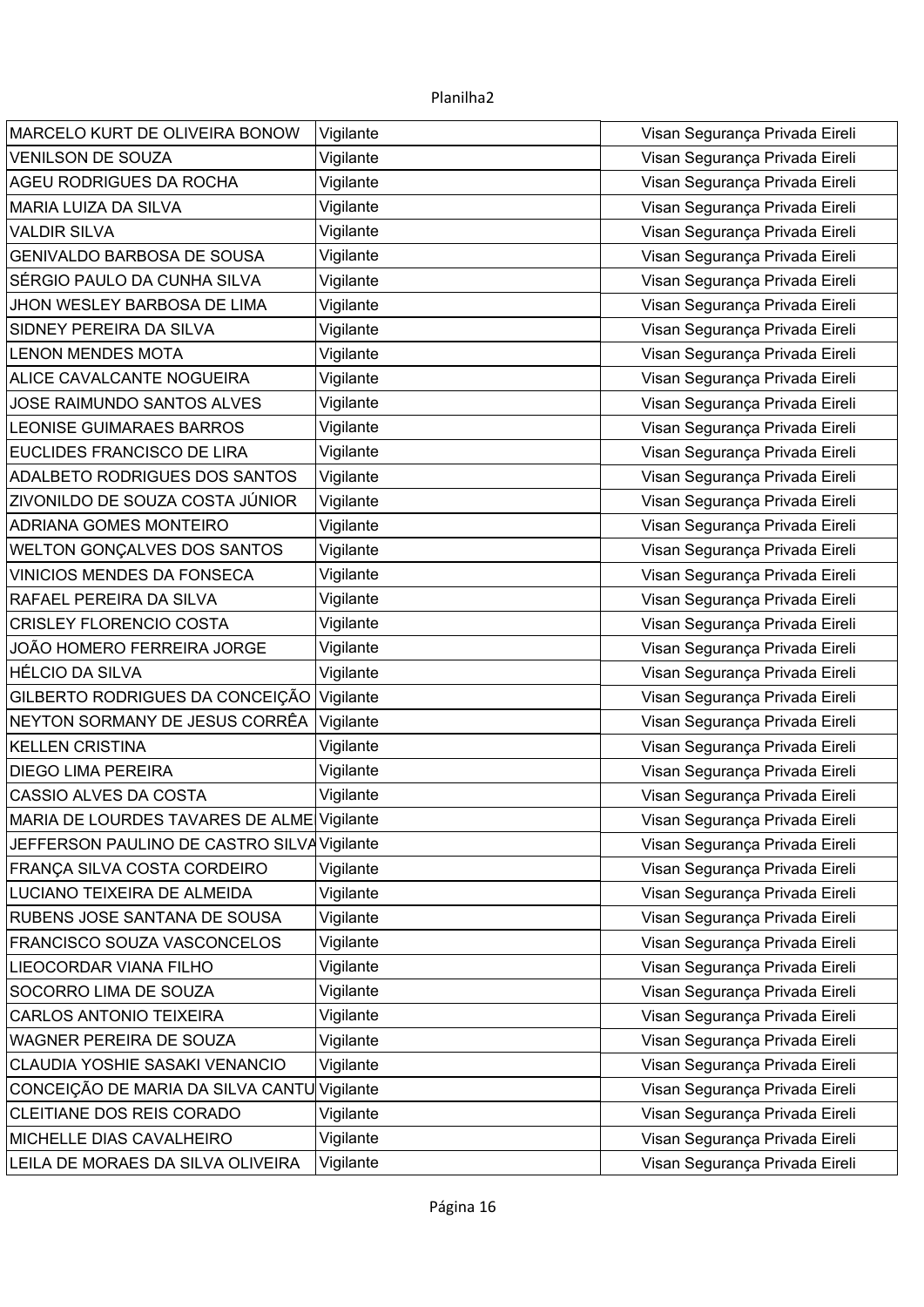| GEORGIA SAMARA DA SILVA SEVALT              | Vigilante | Visan Segurança Privada Eireli |
|---------------------------------------------|-----------|--------------------------------|
| DANIELA MONTEIRO DE MEDEIROS                | Vigilante | Visan Segurança Privada Eireli |
| CARLOS AUGUSTO FRANCISCO BARBOS Vigilante   |           | Visan Segurança Privada Eireli |
| ARNALDO SOARES DA FONSECA                   | Vigilante | Visan Segurança Privada Eireli |
| <b>BRUNO DO CARMO E SILVA</b>               | Vigilante | Visan Segurança Privada Eireli |
| RAIMUNDO GERISNALDO SIQUEIRA CARVigilante   |           | Visan Segurança Privada Eireli |
| <b>ALLAN SANTOS LIMA</b>                    | Vigilante | Visan Segurança Privada Eireli |
| ELISA DE SOUZA FERNANDES                    | Vigilante | Visan Segurança Privada Eireli |
| JULIANA DOS SANTOS SILVA                    | Vigilante | Visan Segurança Privada Eireli |
| LEILA MARCIA RIBEIRO PASSOS                 | Vigilante | Visan Segurança Privada Eireli |
| RONALD FRUTUOSO DA SILVA                    | Vigilante | Visan Segurança Privada Eireli |
| VALTER BISPO DE SANTANA                     | Vigilante | Visan Segurança Privada Eireli |
| RODRIGO BORGES C. DO NASCIMENTO Vigilante   |           | Visan Segurança Privada Eireli |
| MARCOS ALFREDO DA SILVA                     | Vigilante | Visan Segurança Privada Eireli |
| <b>LAECIO FERREIRA PAIVA</b>                | Vigilante | Visan Segurança Privada Eireli |
| JOSE MARIA FERREIRA DA SILVA                | Vigilante | Visan Segurança Privada Eireli |
| <b>JEAN CARLOS SILVA BATISTA</b>            | Vigilante | Visan Segurança Privada Eireli |
| <b>HITALO DE SOUSA PASSOS</b>               | Vigilante | Visan Segurança Privada Eireli |
| <b>ANTONIO DE JESUS</b>                     | Vigilante | Visan Segurança Privada Eireli |
| Fabio da Silva Belchor                      | Vigilante | Bromo Segurança                |
| Hanzacleber Ribeiro Cardoso                 | Vigilante | Bromo Segurança                |
| Wiliam da Silva Brochado                    | Vigilante | Bromo Segurança                |
| JUVENAL DA SILVA ARAUJO                     | Vigilante | Essencial Segurança Ltda       |
| ADSON DA CRUZ FERREIRA                      | Vigilante | Essencial Segurança Ltda       |
| DACIO BORGES DE SOUSA                       | Vigilante | Essencial Segurança Ltda       |
| JULIO CESAR RODRIGUES CAIXETA               | Vigilante | Essencial Segurança Ltda       |
| RONAIR APARECIDO RUFINO                     | Vigilante | Essencial Segurança Ltda       |
| TEOTONIO ATAIDES DOS SANTOS FILHO Vigilante |           | Essencial Segurança Ltda       |
| ALESSANDRO FERREIRA MACIEL                  | Vigilante | Essencial Segurança Ltda       |
| ALCINEIDE DIAS DE SOUSA                     | Vigilante | Essencial Segurança Ltda       |
| <b>WELLINGTON SOUSA CHAGAS</b>              | Vigilante | Essencial Segurança Ltda       |
| <b>GILDENI GERMANO DOS SANTOS</b>           | Vigilante | Essencial Segurança Ltda       |
| OLAILTON BISPO DE PAULA                     | Vigilante | Essencial Segurança Ltda       |
| MARCOS SABINO DE OLIVEIRA SOUZA             | Vigilante | Essencial Segurança Ltda       |
| HORACIO MADUREIRA ALENCAR                   | Vigilante | Essencial Segurança Ltda       |
| ARIO FREITAS DE OLIVEIRA                    | Vigilante | Essencial Segurança Ltda       |
| <b>MARCIO AMORIM DE SOUSA</b>               | Vigilante | Essencial Segurança Ltda       |
| SAULO SOUSA DE OLIVEIRA                     | Vigilante | Essencial Segurança Ltda       |
| <b>IZAIAS ALVES FURTADO</b>                 | Vigilante | Essencial Segurança Ltda       |
| <b>HELIO RODRIGUES LEMOS</b>                | Vigilante | Essencial Segurança Ltda       |
| <b>GILCIMAR TARGINO DE LIMA</b>             | Vigilante | Essencial Segurança Ltda       |
| <b>JOSUE MARTINS RIBEIRO</b>                | Vigilante | Essencial Segurança Ltda       |
| JOSE LUIS MAGALHAES DOS SANTOS              | Vigilante | Essencial Segurança Ltda       |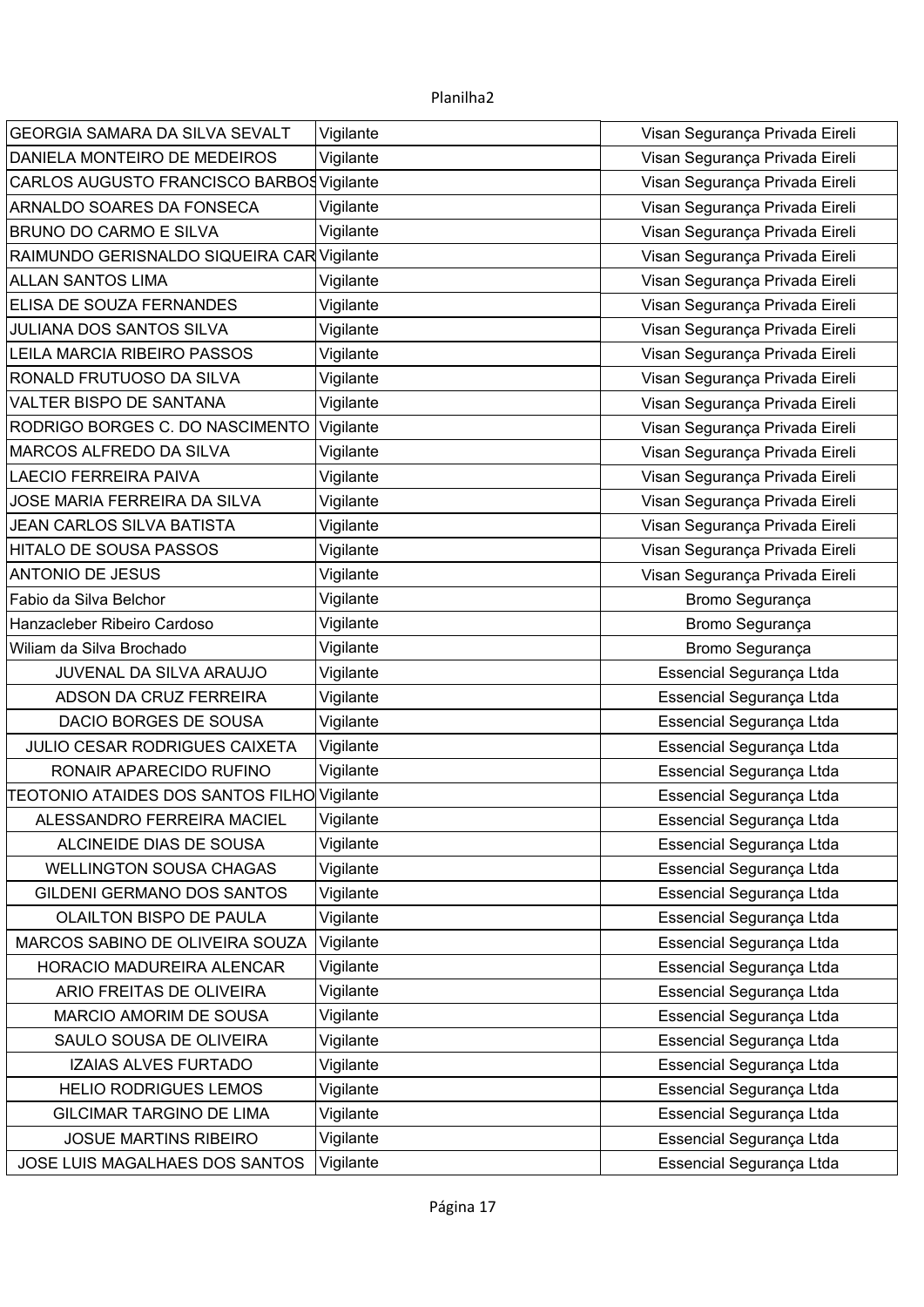| <b>GESSE BEZERRA NUNES</b>              | Vigilante                         | Essencial Segurança Ltda                     |
|-----------------------------------------|-----------------------------------|----------------------------------------------|
| CRISTIAN CALDAS CORDEIRO                | Vigilante                         | Essencial Segurança Ltda                     |
| WAGNER BENTO DE JESUS                   | Vigilante                         | GI Empresa de SegurançaLtda                  |
| MARCIO APARECIDO DE SOUZA               | Vigilante                         | GI Empresa de SegurançaLtda                  |
| <b>BRUNO LEONARDO DE FREITAS</b>        | Vigilante                         | Persona Segurança Ltda                       |
| <b>CRISTIANE NUNES DE ARAUJO</b>        | Vigilante                         | Persona Segurança Ltda                       |
| ANDERSON DA SILVA FALCAO                | Vigilante                         | Persona Segurança Ltda                       |
| EDILSON RODRIGUES DE LIMA               | Vigilante                         | Security Segurança Ltda - MS                 |
| <b>GLAUCIA DA SILVA MARTINEZ CORREA</b> | Vigilante                         | Security Segurança Ltda - MS                 |
| RODRIGO ROMANO DEALIS                   | Vigilante                         | Security Segurança Ltda - MS                 |
| ANGELA MARIA ATHAYDE MULLER             | Vigilante                         | Security Segurança Ltda - MT                 |
| LEONARDO RODRIGUES PEREIRA              | Vigilante                         | Security Segurança Ltda - MT                 |
| RAMAO ANTONIO DA COSTA                  | Vigilante                         | Security Segurança Ltda - MT                 |
| <b>GILVAN DO NASCIMENTO</b>             | Vigilante                         | Ultraseg Segurança Ltda                      |
| JOADY BARBOSA DA SILVA                  | Vigilante                         | Ultraseg Segurança Ltda                      |
| JOAQUIM NETO JOSE DE MELO               | Vigilante                         | Ultraseg Segurança Ltda                      |
| LUZIA NEVES DE TOLEDO                   | Vigilante                         | Ultraseg Segurança Ltda                      |
| Adenilson Magno P. França               | <b>Brigadista</b>                 | SEFIX - Gestão de Profissionais Eireli - EPP |
| Alessandro Santos de Oliveira           | <b>Brigadista</b>                 | SEFIX - Gestão de Profissionais Eireli - EPP |
| Alex da Silva Cunha                     | <b>Brigadista</b>                 | SEFIX - Gestão de Profissionais Eireli - EPP |
| Andreia da Silva Couto                  | <b>Brigadista</b>                 | SEFIX - Gestão de Profissionais Eireli - EPP |
| Dorival José de Lima                    | <b>Brigadista</b>                 | SEFIX - Gestão de Profissionais Eireli - EPP |
| Elias Fernandes Santana                 | <b>Brigadista</b>                 | SEFIX - Gestão de Profissionais Eireli - EPP |
| Gerisvaldo D. do Nascimento             | <b>Brigadista</b>                 | SEFIX - Gestão de Profissionais Eireli - EPP |
| Júlio César M. da Silva                 | <b>Brigadista</b>                 | SEFIX - Gestão de Profissionais Eireli - EPP |
| Lucas Alves Souza                       | <b>Brigadista</b>                 | SEFIX - Gestão de Profissionais Eireli - EPP |
| Romualdo Lira de Souza                  | <b>Brigadista</b>                 | SEFIX - Gestão de Profissionais Eireli - EPP |
| Flávia Santos Alves                     | <b>Brigadista</b>                 | SEFIX - Gestão de Profissionais Eireli - EPP |
| Francisco das Chagas Cardoso            | <b>Brigadista</b>                 | SEFIX - Gestão de Profissionais Eireli - EPP |
| Geral Teodoro da Silva Júnior           | <b>Brigadista</b>                 | SEFIX - Gestão de Profissionais Eireli - EPP |
| Jânio Alves Pereira                     | <b>Brigadista</b>                 | SEFIX - Gestão de Profissionais Eireli - EPP |
| Josué Bonfim da Silva                   | <b>Brigadista</b>                 | SEFIX - Gestão de Profissionais Eireli - EPP |
| Miracy Neres Bispo                      | <b>Brigadista</b>                 | SEFIX - Gestão de Profissionais Eireli - EPP |
| Phellipe de Souza Antunes               | <b>Brigadista</b>                 | SEFIX - Gestão de Profissionais Eireli - EPP |
| Rafael de Souza Nascimento              | <b>Brigadista</b>                 | SEFIX - Gestão de Profissionais Eireli - EPP |
| Ronaldo José da Silva                   | <b>Brigadista</b>                 | SEFIX - Gestão de Profissionais Eireli - EPP |
| Vandeques dos Santos Rochas             | <b>Brigadista</b>                 | SEFIX - Gestão de Profissionais Eireli - EPP |
| <b>Tiago Santos De Jesus</b>            | Analista de Banco de Dados        | <b>HITSS</b>                                 |
| Luis Adelson Luniere de Lima            | Analista de Banco de Dados        | <b>HITSS</b>                                 |
| Orfeu Mamede de Lima                    | Analista de Banco de Dados        | <b>HITSS</b>                                 |
| Felipe Batista Medeiros                 | Analista de Banco de Dados        | <b>HITSS</b>                                 |
| Stephanie Lima Leola Sousa              | Analista de Sistemas Operacinoais | <b>HITSS</b>                                 |
| Sylvio César Teixeira da Silva          | Analista de Sistemas Operacinoais | <b>HITSS</b>                                 |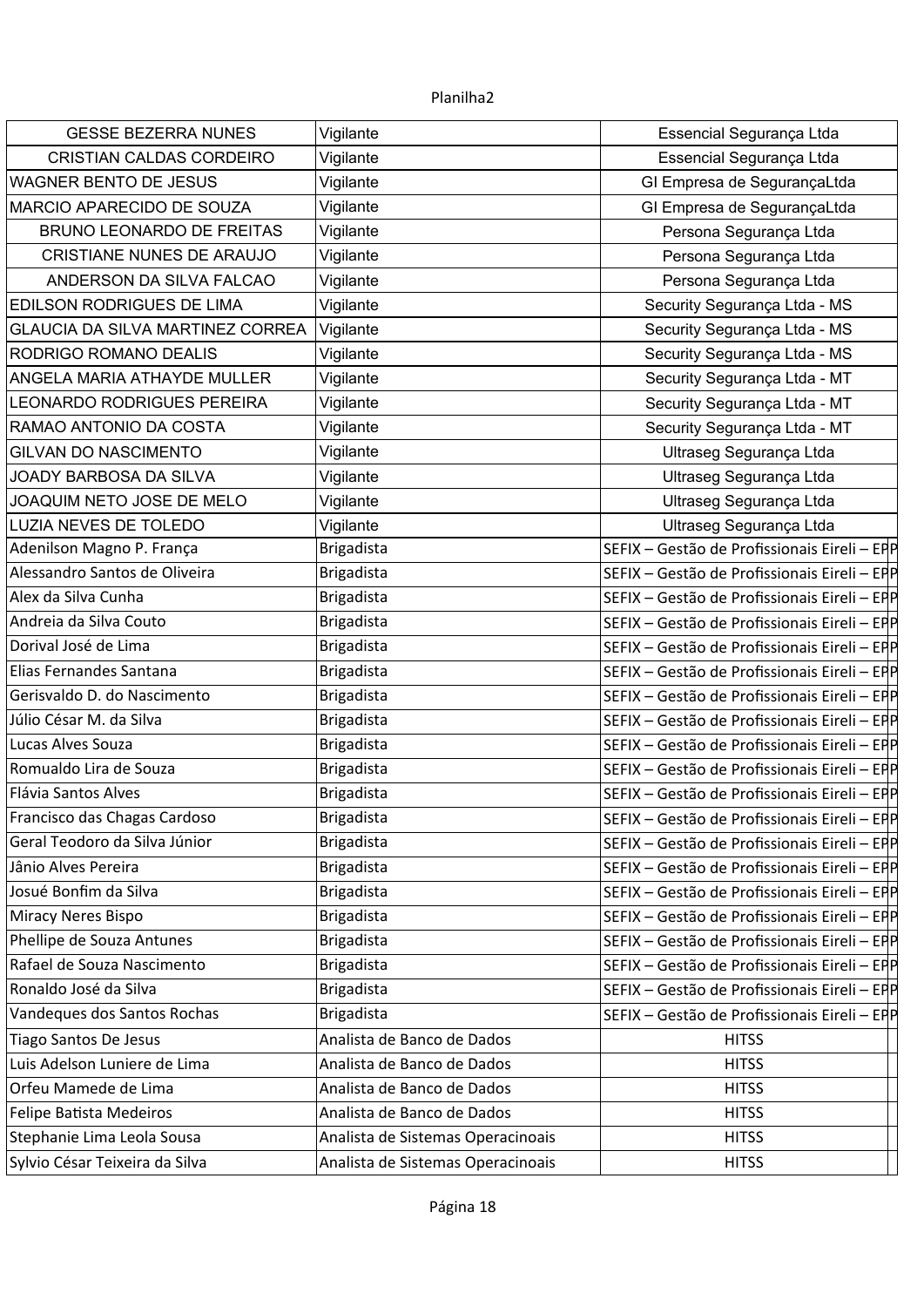| Fernando de Jesus Ribeiro            | Analista de Sistemas Operacinoais                         | <b>HITSS</b> |
|--------------------------------------|-----------------------------------------------------------|--------------|
| Diego Pereira da Silva               | Analista de Sistemas Operacinoais                         | <b>HITSS</b> |
| Sidney De Oliveira Nunes             | Analista de Virtualização e Automação                     | <b>HITSS</b> |
| Ricardo Brom Aki Junior              | Analista de Virtualização e Automação                     | <b>HITSS</b> |
| Thiago de Menezes Rocha              | Analista de Conectividade                                 | <b>HITSS</b> |
| Sullivan Yuri Rezende De Lima Dias   | Analista de Middleware e Serviços Web                     | <b>HITSS</b> |
| Daniel Davi Nogueira                 | Analista de Middleware e Serviços Web                     | <b>HITSS</b> |
| Rodrigo Ferreira Ruiz                | Analista de Segurança                                     | <b>HITSS</b> |
| Hisrael Diego Albuquerque Siqueira   | Analista de Segurança                                     | <b>HITSS</b> |
| Andre Francisco Nunes Lima           | Analista de Segurança                                     | <b>HITSS</b> |
| <b>Marcos Augusto Gomes Freire</b>   | Analista de Storage e rede SAN                            | <b>HITSS</b> |
| Luahn Campos Pereira de Brito        | Analista de Storage e rede SAN                            | <b>HITSS</b> |
| <b>Cindy Castro Alves</b>            | Coordenadora de Equipe Hitss                              | <b>HITSS</b> |
| Marco Antonio Colarullo              | Consultor IBM                                             | <b>IBM</b>   |
| <b>Ruth Dechandt</b>                 | Analista de conectividade Coordenador<br>de Equipe 4Bears | 4BEARS       |
| <b>Wilson Rodrigues Chaves</b>       | Analista de Storage e zVM                                 | 4BEARS       |
| Antonio Carlos Rodrigues             | Analista zOS                                              | 4BEARS       |
| Douglas Xavier Rodrigues             | Analista de Storage                                       | 4BEARS       |
| Jair Noronha Garcia                  | Analista de Banco de Dados                                | 4BEARS       |
| Nicassia Hoffemaister                | Analista de Segurança RACF                                | 4BEARS       |
| Jurandir Neves Garcia                | Analista CICs e MQ                                        | 4BEARS       |
| Aldo de Lemes Dias                   | Analista de Capacity Planning                             | 4BEARS       |
| João Victor Autran Loreto            | ARalista de Anguitetura de Alta                           | 4BEARS       |
| Maria Silvia Cunha de Oliveira Sarpi | Plataforma                                                | 4BEARS       |
| Angélica Vicente Bandeira            | Preposto contrato 4Bears                                  | 4BEARS       |